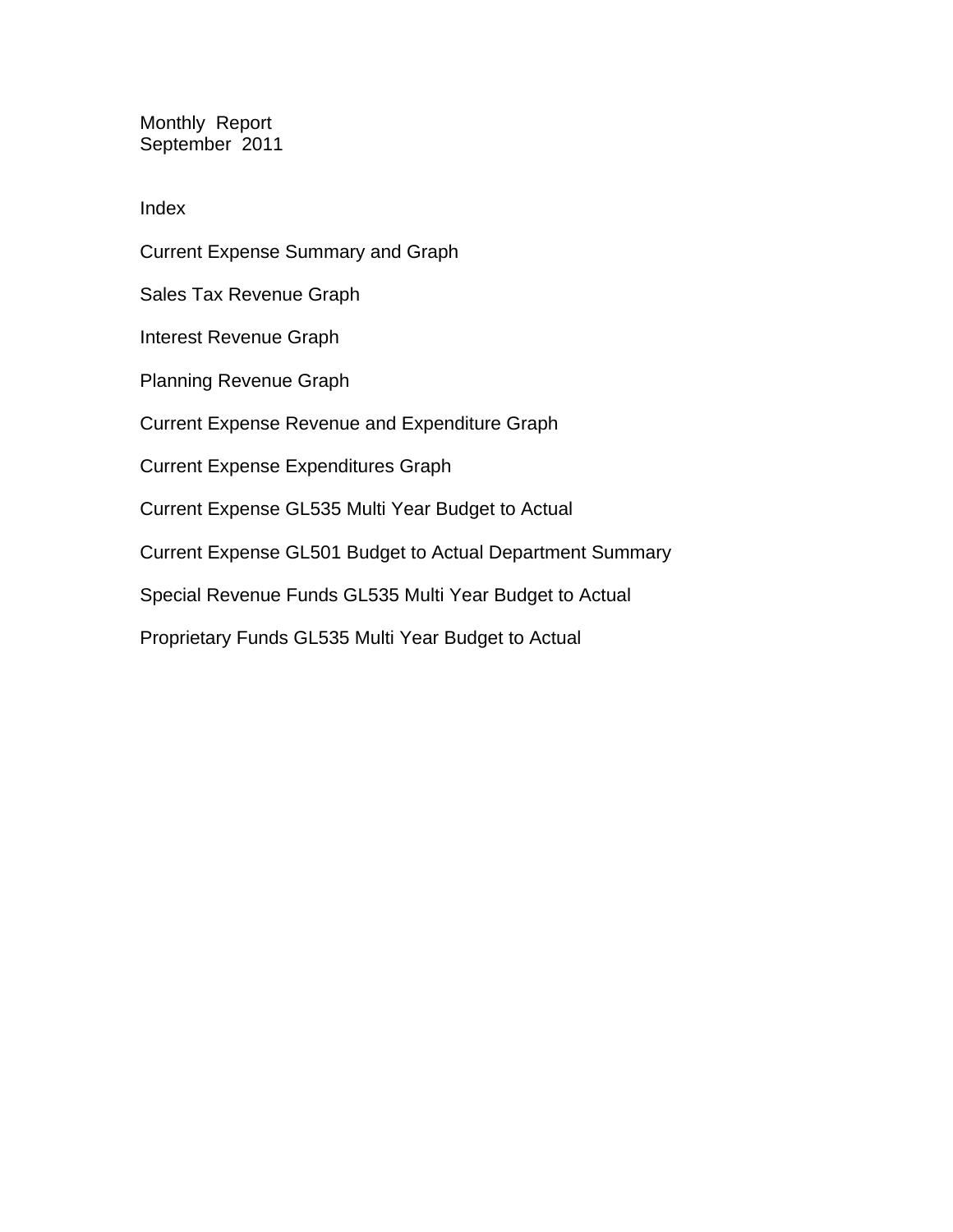|                               | CURRENT EXPENSE Thousands (000's) |                     |                         |               |         |            |                         |               |         |            |                         |               |
|-------------------------------|-----------------------------------|---------------------|-------------------------|---------------|---------|------------|-------------------------|---------------|---------|------------|-------------------------|---------------|
|                               |                                   | <b>Current Year</b> |                         |               |         | 2010       |                         |               |         | 2009       |                         |               |
|                               | Current                           | <b>YTD</b>          | <b>Budget</b>           | %VS           | Current | <b>YTD</b> | <b>Budget</b>           | % VS          | Current | <b>YTD</b> | <b>Budget</b>           | % VS          |
|                               | Actual                            | Actual              | Net of Beg.<br>Fund Bal | <b>Budget</b> | Actual  | Actual     | Net of Beg.<br>Fund Bal | <b>Budget</b> | Actual  | Actual     | Net of Beg.<br>Fund Bal | <b>Budget</b> |
| Revenue                       |                                   |                     |                         |               |         |            |                         |               |         |            |                         |               |
| <b>Property Tax</b>           | 156                               | 4,228               | 7,437                   | 57%           | 83      | 3,961      | 7,368                   | 54%           | 100     | 3,915      | 6.844                   | 57%           |
| Sales Tax                     | 357                               | 3,032               | 4,111                   | 74%           | 344     | 3,139      | 4,326                   | 73%           | 362     | 3,108      | 4.593                   | 68%           |
| <b>Planning and Community</b> | 126                               | 1,087               | 1,363                   | 80%           | 132     | 1,121      | 1,229                   | 91%           | 129     | 916        | 1,032                   | 89%           |
| Interest - Investment         | 18                                | 148                 | 350                     | 42%           | 4       | 249        | 550                     | 45%           | 40      | 626        | 529                     | 118%          |
| Other                         | 359                               | 4,446               | 5,327                   | 83%           | 530     | 4,329      | 5,171                   | 84%           | 294     | 3,984      | 5,134                   | 78%           |
| Subtotal                      | 1,016                             | 12,941              | 18,588                  | 70%           | 1,093   | 12,799     | 18,644                  | 69%           | 925     | 12,549     | 18,132                  | 69%           |
| Intergovernmental (Grants)    | 30                                | 646                 | 937                     | 69%           | 42      | 647        | 807                     | 80%           | 156     | 745        | 1,710                   | 44%           |
| Total                         | 1,046                             | 13,587              | 19,525                  | 70%           | 1,135   | 13,446     | 19,451                  | 69%           | 1,081   | 13,294     | 19,842                  | 67%           |
| Interfund Transfers-In        | $\blacksquare$                    | 1.879               | 1,879                   | 100%          |         | 1,948      | 1,948                   | 100%          | 147     | 1,367      | 1.785                   | 77%           |
| Use of Beg Fund Balance       | $\blacksquare$                    | $\blacksquare$      | 150                     | 0%            |         |            | 1,210                   | 0%            |         | ä,         | 2,825                   | 0%            |
| <b>Total Revenue</b>          | 1,046                             | 15,466              | 21,554                  | 72%           | 1,135   | 15,394     | 22,609                  | 68%           | 1,228   | 14,661     | 24,452                  | 60%           |
| Expenditures                  |                                   |                     |                         |               |         |            |                         |               |         |            |                         |               |
| Expenditures                  | 1,629                             | 14,187              | 19,891                  | 71%           | 1,875   | 15,353     | 21,347                  | 72%           | 1,780   | 16,241     | 23,384                  | 69%           |
| Interfund Transfers-Out       |                                   | 1,205               | 1,663                   | 72%           |         | 1,361      | 1,262                   | 108%          | 55      | 832        | 1,068                   | 78%           |
| <b>Total Expenditures</b>     | 1,629                             | 15,392              | 21,554                  | 71%           | 1,875   | 16,714     | 22,609                  | 74%           | 1,835   | 17,073     | 24,452                  | 70%           |
| <b>Net Current Expense</b>    | (583)                             | 74                  | $\mathbf 0$             |               | (740)   | (1,320)    | 0                       |               | (607)   | (2, 412)   | $\mathbf 0$             |               |





H:\Accounting\Monthly Reports\2011 Mo Report\09 Sep 2011\1109 Sep Report.xls 10/17/2011 10:10 AM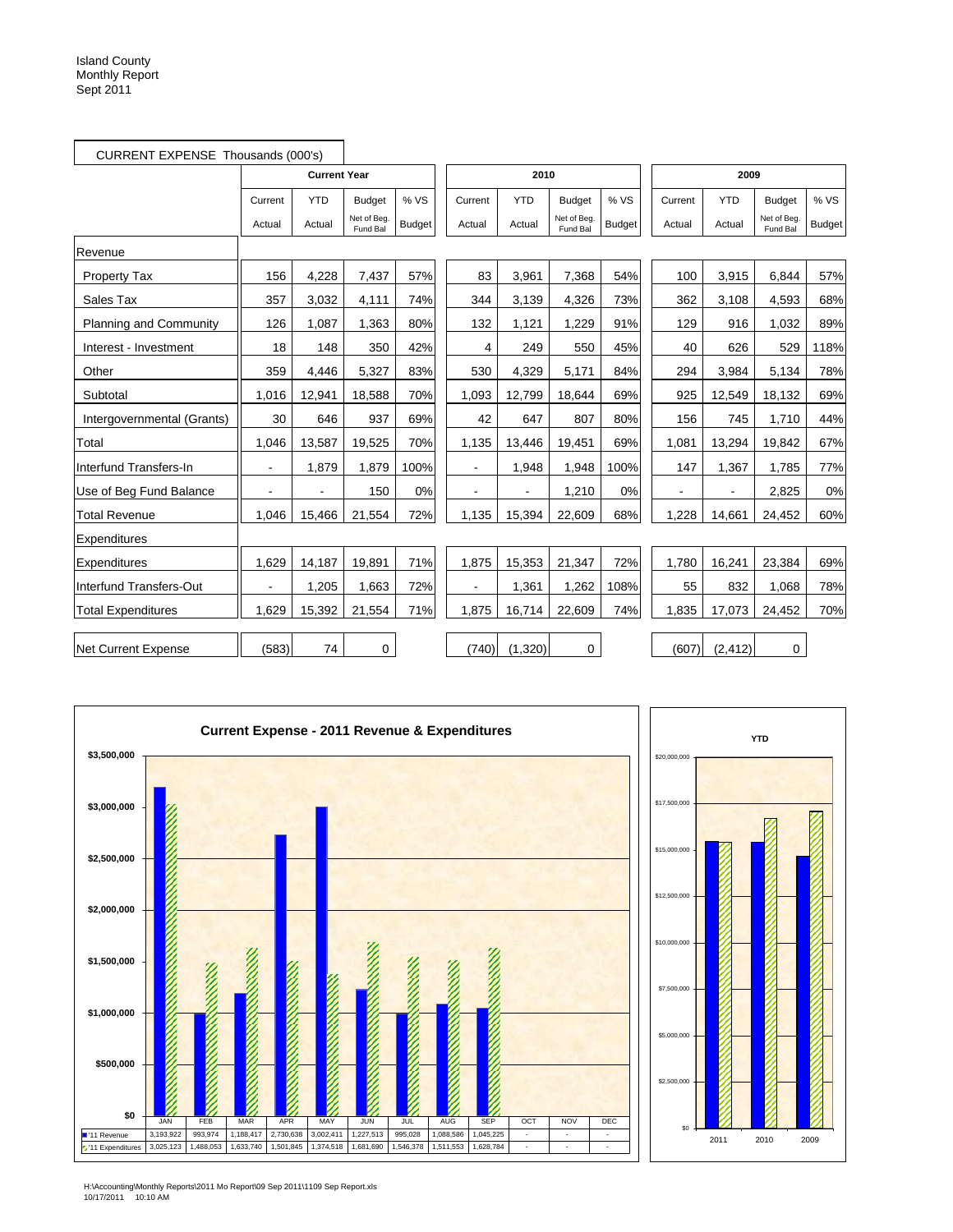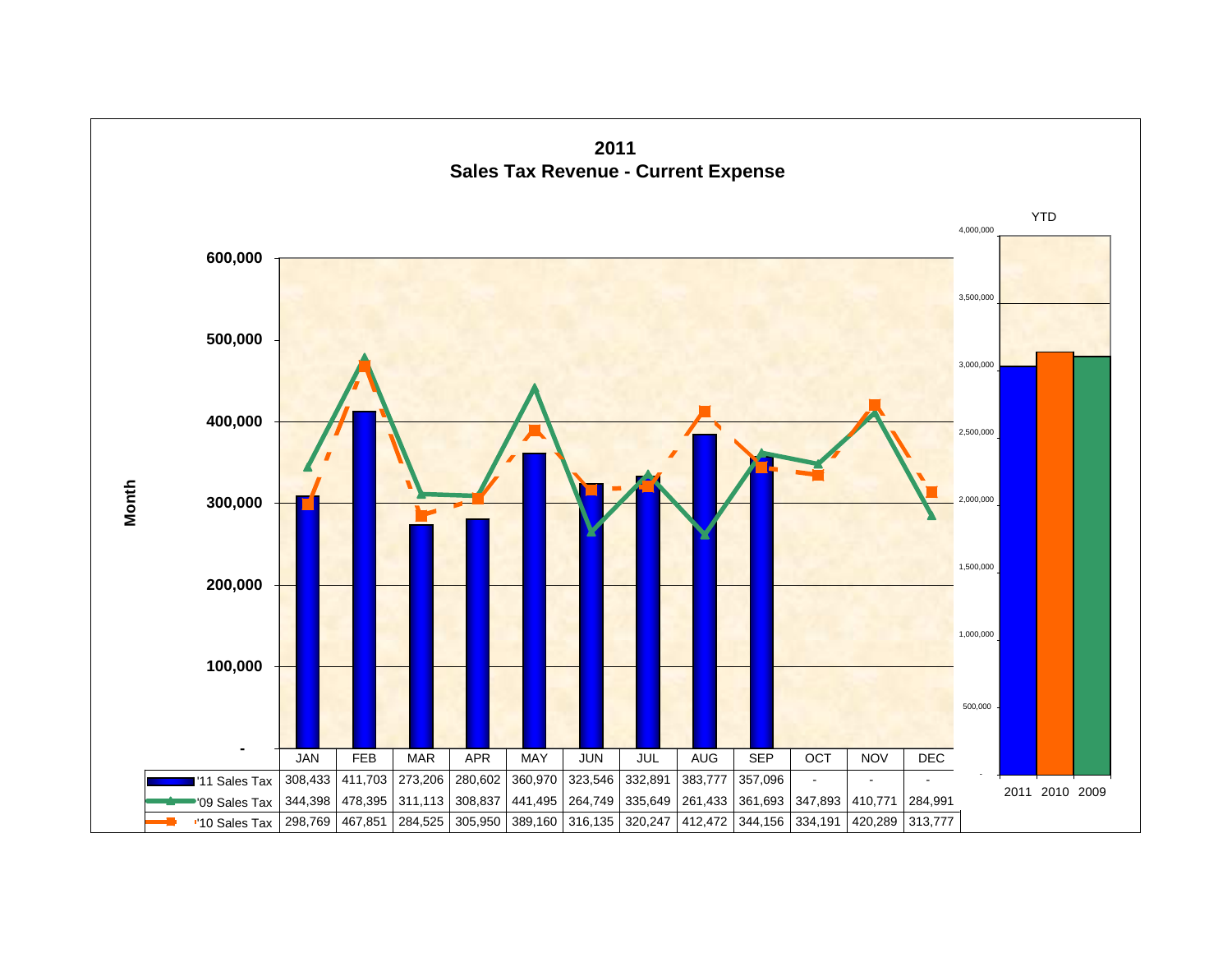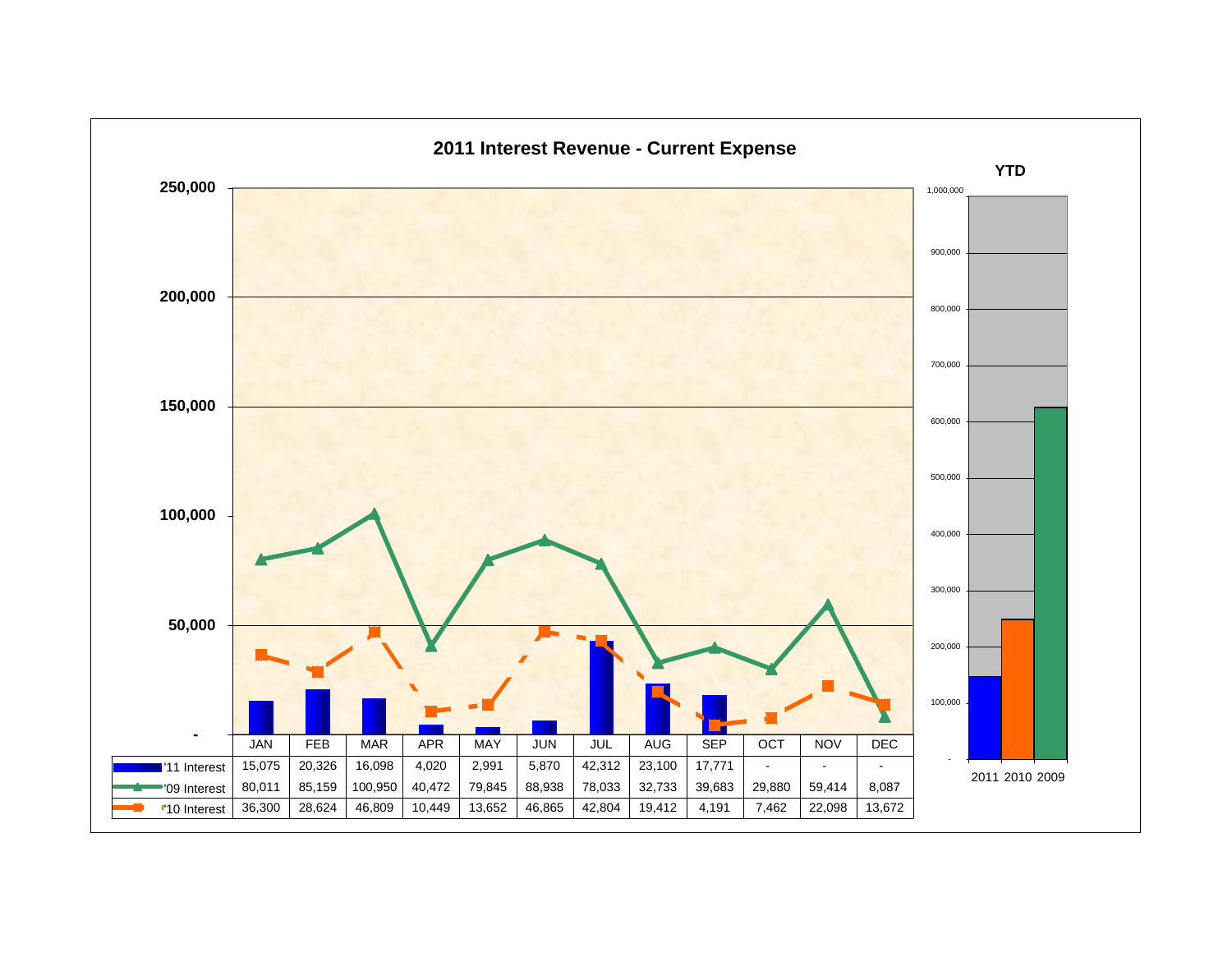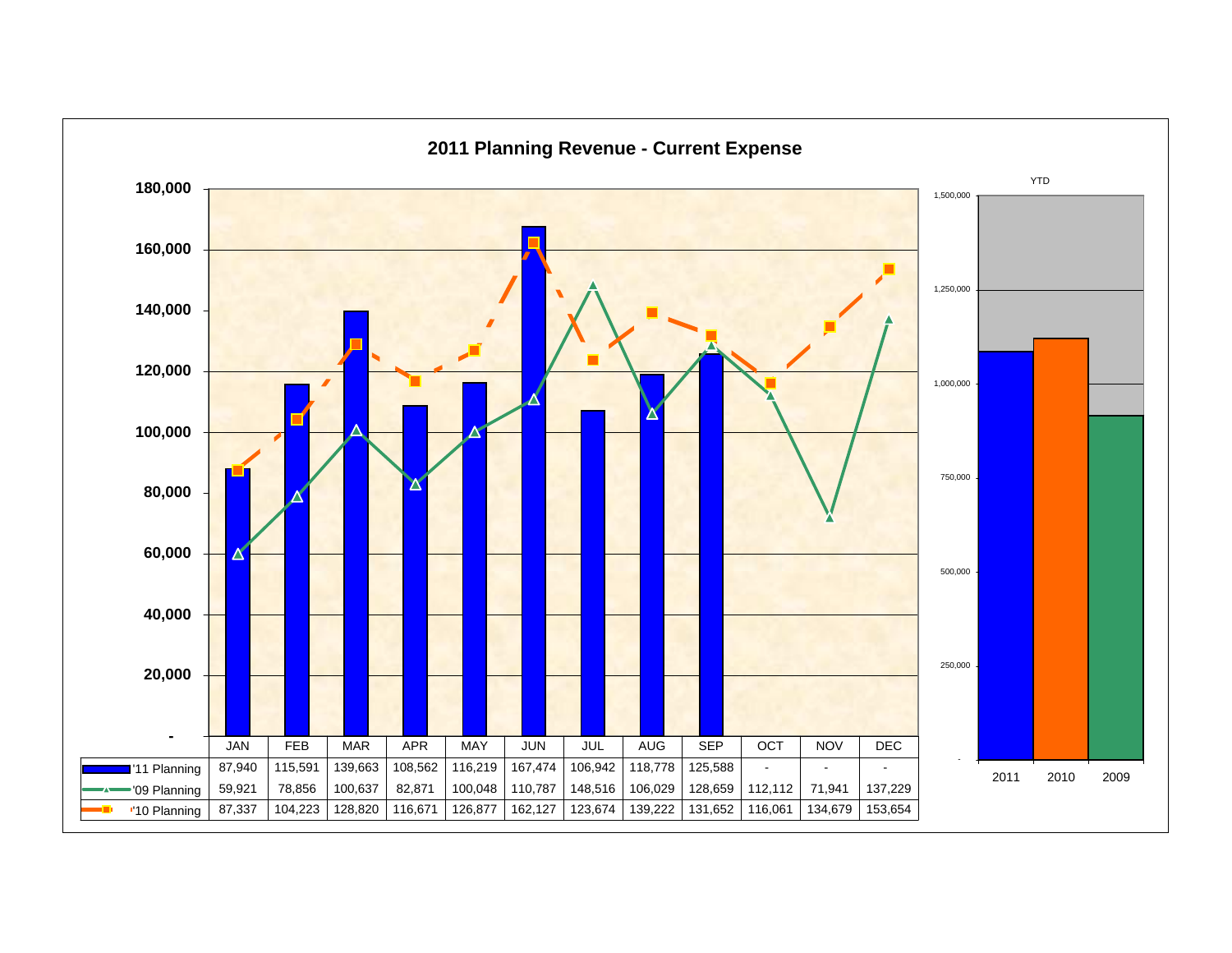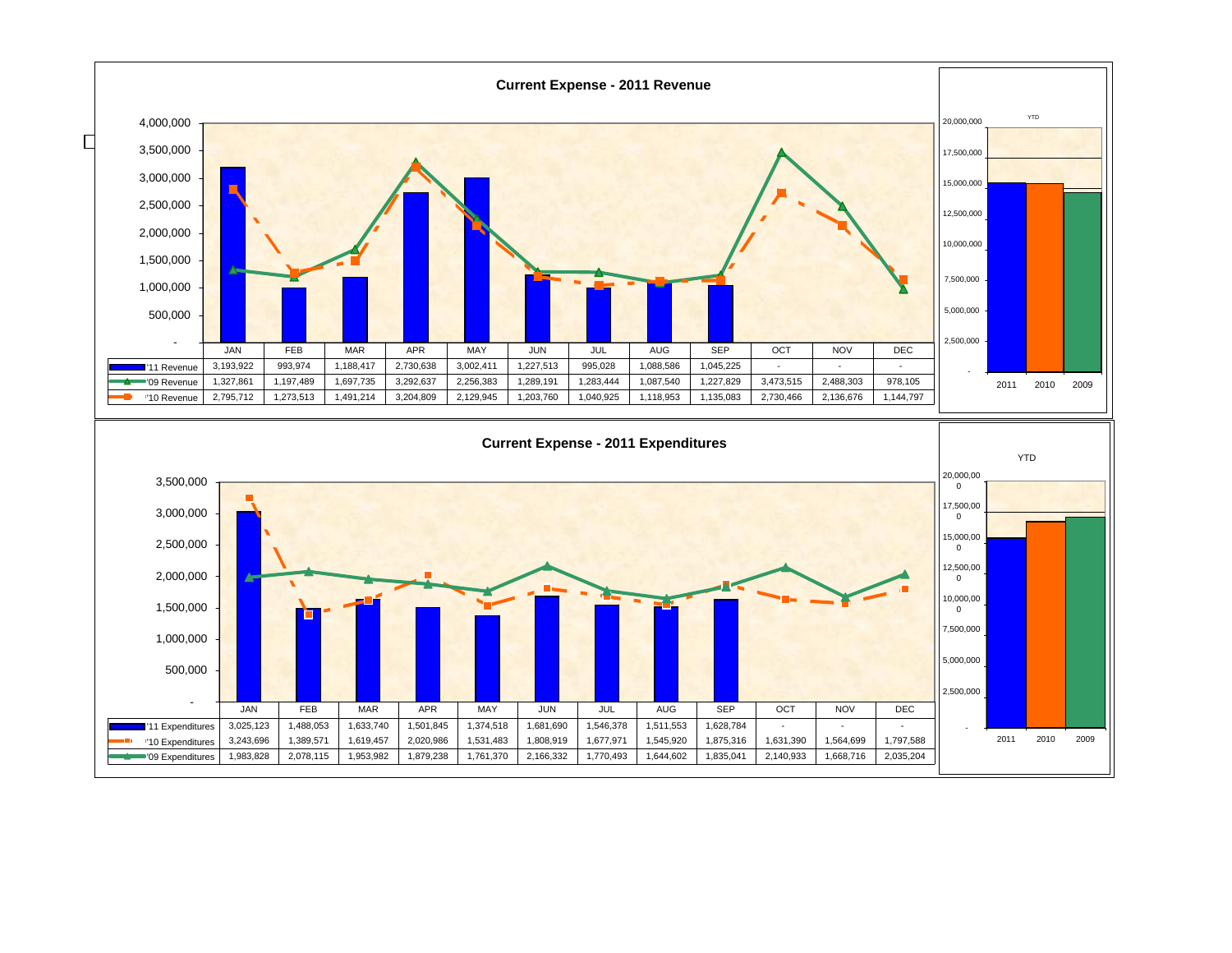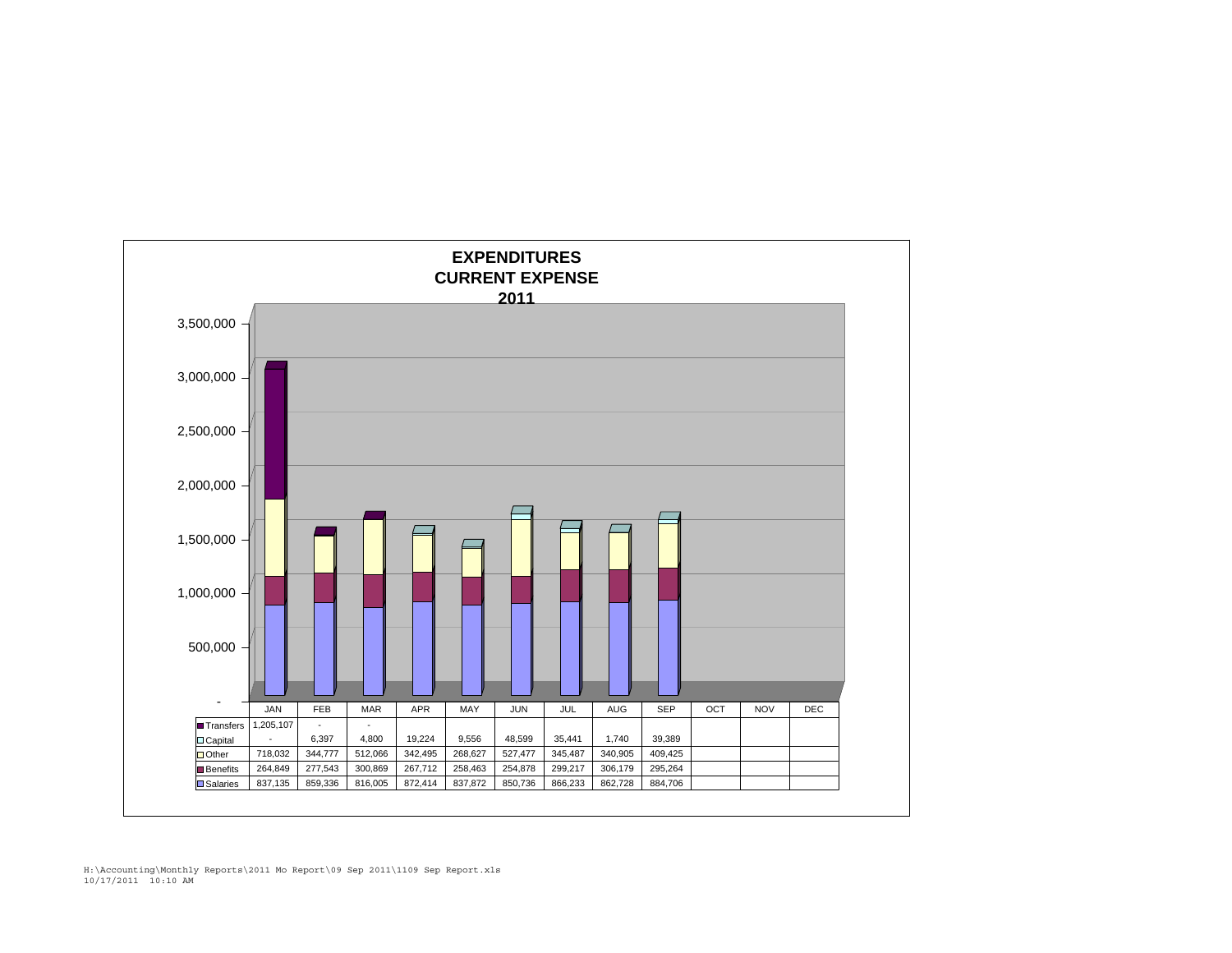|                              |                    |                                    |                 | 2011            | 2011<br>Month  | 2011<br>Year to | 2011<br><b>Encumbered</b> | 2011           |                |
|------------------------------|--------------------|------------------------------------|-----------------|-----------------|----------------|-----------------|---------------------------|----------------|----------------|
|                              |                    | <b>Prior Years to Date Actuals</b> |                 | Approved        | to Date @      | Date @          | Amount @                  | Balance @      | <b>Percent</b> |
| Object                       | <b>Description</b> | 2009                               | 2010            | <b>Budget</b>   | 09/30/2011     | 09/30/2011      | 09/30/2011                | 09/30/2011     | <b>YTD</b>     |
| <b>CURRENT EXPENSE (001)</b> |                    |                                    |                 |                 |                |                 |                           |                |                |
| USE OF FUND BALANCE          |                    | 0.00                               | 0.00            | 150.000.00      | 0.00           | 0.00            | 0.00                      | 150.000.00     | $0\%$          |
| <b>REVENUES</b>              |                    | 12,548,190.30                      | 12,799,364.40   | 18,595,940.00   | 1,015,435.66   | 12,940,850.02   | 0.00                      | 5,655,089.98   | 70 %           |
| <b>GRANT REVENUES</b>        |                    | 744.669.53                         | 646.649.45      | 937.041.00      | 29.788.77      | 645.864.55      | 0.00                      | 291.176.45     | 69 %           |
| <b>EXPENDITURES</b>          |                    | (16, 240, 514.03)                  | (15,352,774.33) | (19,899,374.00) | (1,628,784.14) | (14,186,578.93) | (34,069.16)               | (5,678,725.91) | 71 %           |
| <b>TRANSFERS IN</b>          |                    | .367.250.67                        | 1.947.900.00    | 1,879,000.00    | 0.00           | 1.879.000.00    | 0.00                      | 0.00           | 100 %          |
| <b>TRANSFERS OUT</b>         |                    | (832, 485.95)                      | (1,360,545.77)  | (1,662,607.00)  | 0.00           | (1,205,107.00)  | 0.00                      | (457,500.00)   | 72%            |
| Net CURRENT EXPENSE (001)    |                    | (2,412,889.48)                     | (1,319,406.25)  | 0.00            | (583, 559.71)  | 74,028.64       | (34,069.16)               | (39,959.48)    |                |
| <b>Grand Total All Funds</b> |                    | (2,412,889.48)                     | (1,319,406.25)  | 0.00            | (583, 559.71)  | 74.028.64       | (34,069.16)               | (39,959.48)    |                |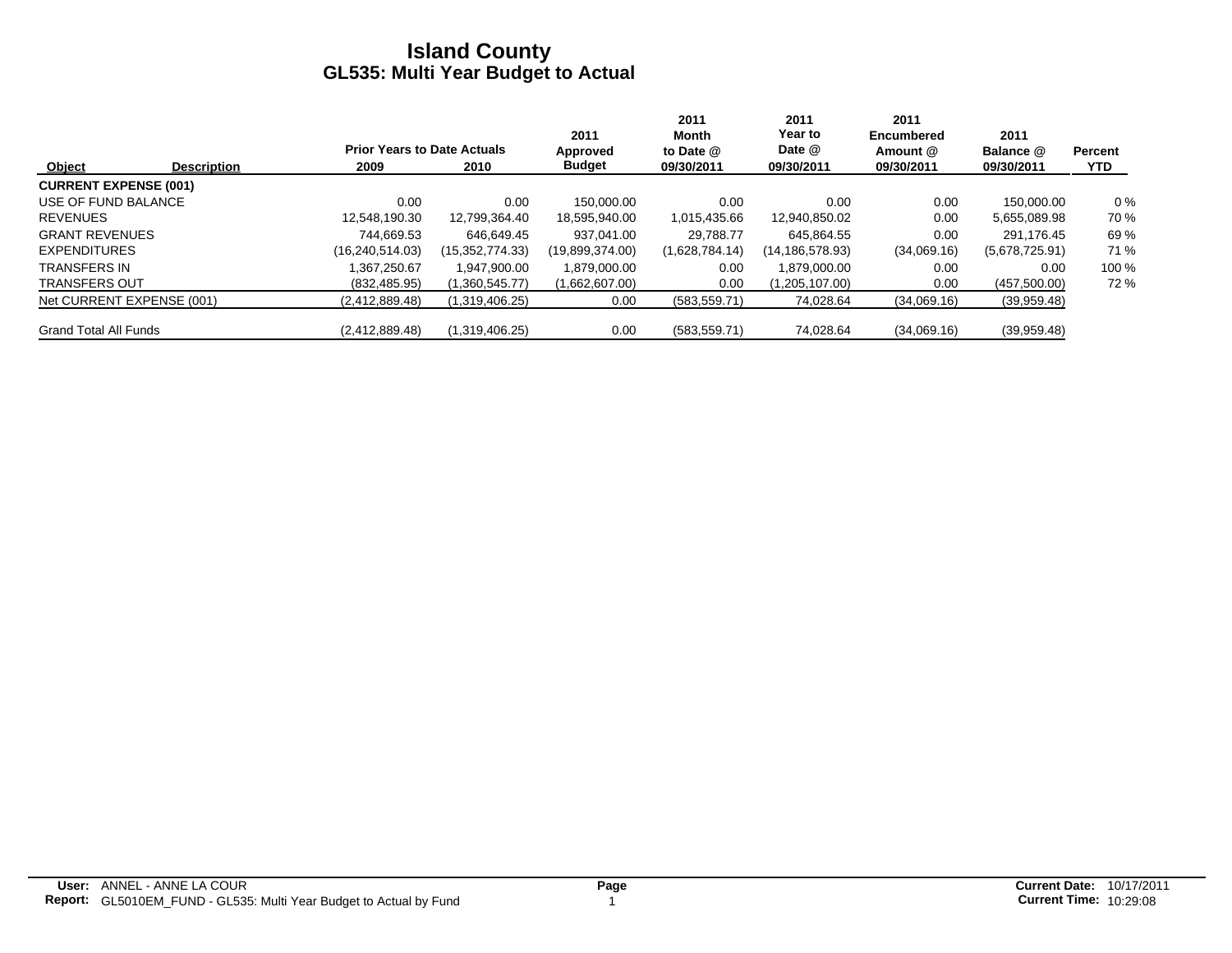|                                                       |                |               | <b>Report Date: 09/30/2011</b> |                                 |                       |
|-------------------------------------------------------|----------------|---------------|--------------------------------|---------------------------------|-----------------------|
| <b>Group - Description</b>                            | <b>Budget</b>  | <b>Actual</b> | <b>Encumbrance</b>             | <b>Balance</b>                  | Percent<br><b>YTD</b> |
| Dept: 11 PUBLIC WORKS                                 |                |               |                                |                                 |                       |
| <b>Revenue</b>                                        |                |               |                                |                                 |                       |
| 31 TAXES                                              | 0.00           | 0.00          | 0.00                           | 0.00                            | 0.00                  |
| 34 CHARGES FOR GOODS & SERVICES                       | 5,060.00       | 28,615.40     | 0.00                           | (23, 555.40)                    | 565.52                |
| <b>36 MISCELLANEOUS REVENUES</b>                      | 4,000.00       | 4,616.56      | 0.00                           | (616.56)                        | 115.41                |
| 39 OTHER FINANCING SOURCES                            | 0.00           | 0.00          | 0.00                           | 0.00                            | 0.00                  |
| <b>Revenue Total:</b>                                 | 9,060.00       | 33,231.96     | 0.00                           | (24, 171.96)                    | 366.79                |
| <b>Expenditures</b>                                   |                |               |                                |                                 |                       |
| 10 SALARIES & BENEFITS                                | 113,179.00     | 85,651.48     | 0.00                           | 27,527.52                       | 75.67                 |
| 20 MAINTENANCE & OPERATIONS                           | 40,420.00      | 27,822.87     | 0.00                           | 12,597.13                       | 68.83                 |
| <b>30 INTERGOVERMENT</b>                              | 0.00           | 780.03        | 0.00                           | (780.03)                        | 0.00                  |
| <b>40 CAPITAL</b>                                     | 0.00           | 0.00          | 0.00                           | 0.00                            | 0.00                  |
| <b>Expenditure Total:</b>                             | 153,599.00     | 114,254.38    | 0.00                           | 39,344.62                       | 74.38                 |
| <b>Dept Total:</b>                                    | (144, 539.00)  | (81,022.42)   | 0.00                           | (63, 516.58)                    |                       |
| <b>Dept: 13 HUMAN SERVICES</b><br><b>Expenditures</b> |                |               |                                |                                 |                       |
| 20 MAINTENANCE & OPERATIONS                           | 0.00           | 101,664.68    | 0.00                           | (101, 664.68)                   | 0.00                  |
| <b>Expenditure Total:</b>                             | 0.00           | 101,664.68    | 0.00                           | (101, 664.68)                   | 0.00                  |
| <b>Dept Total:</b>                                    | 0.00           | (101, 664.68) | 0.00                           | 101,664.68                      |                       |
| Dept: 14 PUBLIC HEALTH<br><b>Revenue</b>              |                |               |                                |                                 |                       |
| 33 INTERGOVERMENTAL REVENUES                          | 0.00           | 0.00          | 0.00                           | 0.00                            | 0.00                  |
| 39 OTHER FINANCING SOURCES                            | 0.00           | 0.00          | 0.00                           | 0.00                            | 0.00                  |
| <b>Revenue Total:</b>                                 | 0.00           | 0.00          | 0.00                           | 0.00                            | 0.00                  |
| <b>Expenditures</b>                                   |                |               |                                |                                 |                       |
| 10 SALARIES & BENEFITS                                | 0.00           | 0.00          | 0.00                           | 0.00                            | 0.00                  |
| 20 MAINTENANCE & OPERATIONS                           | 0.00           | 0.00          | 0.00                           | 0.00                            | 0.00                  |
| <b>40 CAPITAL</b>                                     | 0.00           | 0.00          | 0.00                           | 0.00                            | 0.00                  |
| <b>Expenditure Total:</b>                             | 0.00           | 0.00          | 0.00                           | 0.00                            | 0.00                  |
| <b>Dept Total:</b>                                    | 0.00           | 0.00          | 0.00                           | 0.00                            |                       |
| Dept: 20 ASSESSOR<br><b>Revenue</b>                   |                |               |                                |                                 |                       |
| 34 CHARGES FOR GOODS & SERVICES                       | 0.00           | 5,144.31      | 0.00                           | (5,144.31)                      | 0.00                  |
| <b>36 MISCELLANEOUS REVENUES</b>                      | 0.00           | 9,662.75      | 0.00                           | (9,662.75)                      | 0.00                  |
| <b>Revenue Total:</b>                                 | 0.00           | 14,807.06     | 0.00                           | (14,807.06)                     | 0.00                  |
| <b>Expenditures</b>                                   |                |               |                                |                                 |                       |
| 10 SALARIES & BENEFITS                                | 954,182.00     | 689,766.18    | 0.00                           | 264,415.82                      | 72.28                 |
| 20 MAINTENANCE & OPERATIONS                           | 71,300.00      | 32,509.61     | 0.00                           | 38,790.39                       | 45.59                 |
| <b>40 CAPITAL</b>                                     | 0.00           | 6,397.11      | 0.00                           | (6,397.11)                      | $0.00\,$              |
| <b>Expenditure Total:</b>                             | 1,025,482.00   | 728,672.90    | 0.00                           | 296,809.10                      | 71.05                 |
| <b>Dept Total:</b>                                    | (1,025,482.00) | (713, 865.84) | 0.00                           | (311, 616.16)                   |                       |
| Dept: 21 AUDITOR<br><b>Revenue</b>                    |                |               |                                |                                 |                       |
| 32 LICENSES & PERMITS                                 | 4,000.00       | 3,330.00      | 0.00                           | 670.00                          | 83.25                 |
| ANNEL - ANNE LA COUR<br>User:                         | Page           |               |                                | <b>Current Date: 10/17/2011</b> |                       |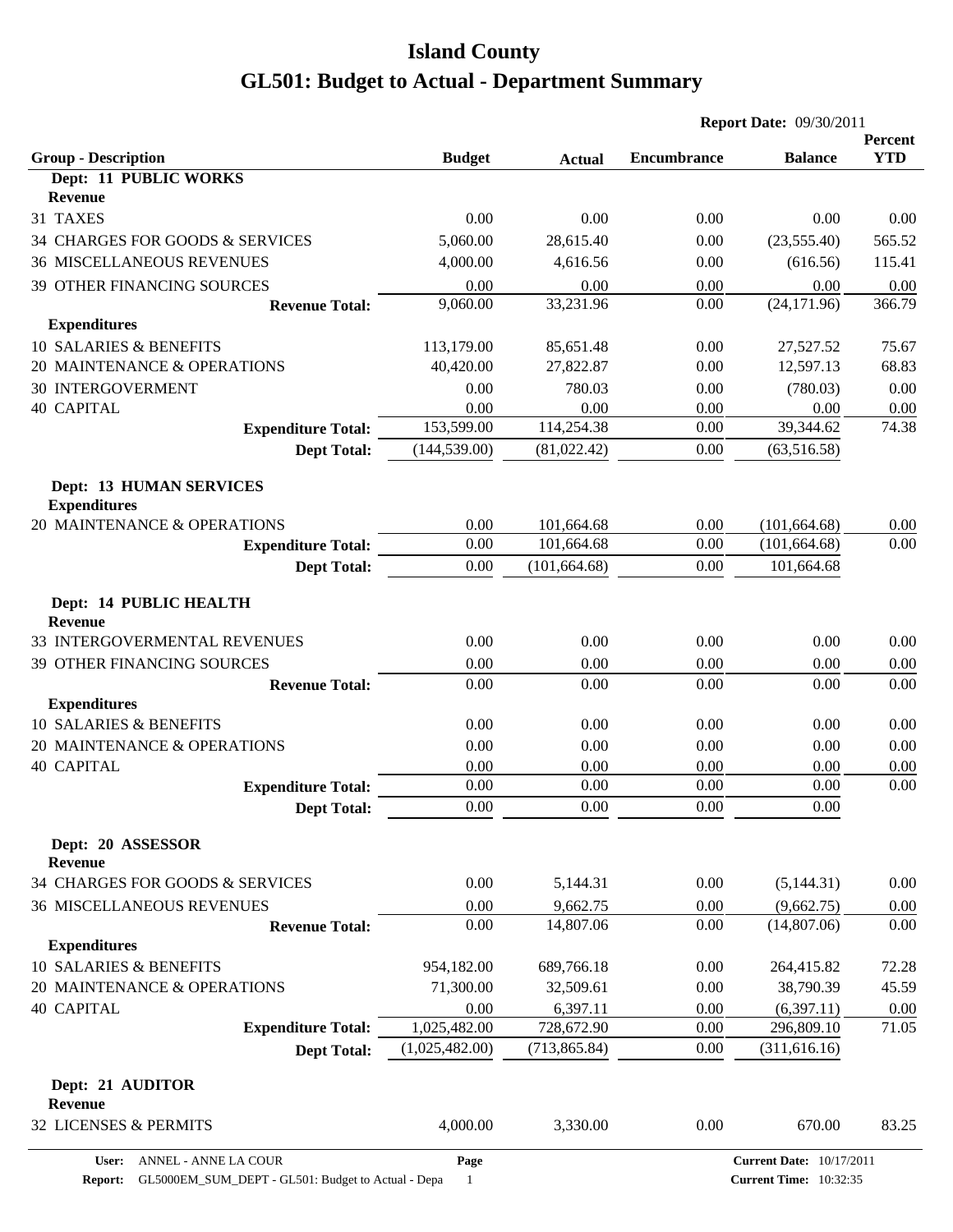|                                                    |                            |               |                    | <b>Report Date: 09/30/2011</b> |                       |  |
|----------------------------------------------------|----------------------------|---------------|--------------------|--------------------------------|-----------------------|--|
| <b>Group - Description</b>                         | <b>Budget</b>              | <b>Actual</b> | <b>Encumbrance</b> | <b>Balance</b>                 | Percent<br><b>YTD</b> |  |
| 34 CHARGES FOR GOODS & SERVICES                    | 597,500.00                 | 447,944.97    | 0.00               | 149,555.03                     | 74.96                 |  |
| <b>36 MISCELLANEOUS REVENUES</b>                   | 300.00                     | 756.66        | 0.00               | (456.66)                       | 252.22                |  |
| <b>Revenue Total:</b>                              | 601,800.00                 | 452,031.63    | 0.00               | 149,768.37                     | 75.11                 |  |
| <b>Expenditures</b>                                |                            |               |                    |                                |                       |  |
| 10 SALARIES & BENEFITS                             | 675,465.00                 | 480,333.36    | 0.00               | 195,131.64                     | 71.11                 |  |
| 20 MAINTENANCE & OPERATIONS                        | 83,288.00                  | 39,240.70     | 0.00               | 44,047.30                      | 47.11                 |  |
| <b>Expenditure Total:</b>                          | 758,753.00                 | 519,574.06    | 0.00               | 239,178.94                     | 68.47                 |  |
| <b>Dept Total:</b>                                 | (156,953.00)               | (67, 542.43)  | 0.00               | (89, 410.57)                   |                       |  |
| Dept: 24 CLERK<br><b>Revenue</b>                   |                            |               |                    |                                |                       |  |
| 33 INTERGOVERMENTAL REVENUES                       | 55,000.00                  | 69,460.40     | 0.00               | (14, 460.40)                   | 126.29                |  |
| 34 CHARGES FOR GOODS & SERVICES                    | 228,000.00                 | 159,391.37    | 0.00               | 68,608.63                      | 69.90                 |  |
| <b>35 FINES &amp; PENALTIES</b>                    | 56,848.00                  | 45,874.33     | 0.00               | 10,973.67                      | 80.69                 |  |
| <b>36 MISCELLANEOUS REVENUES</b>                   | 6,000.00                   | 8,315.60      | 0.00               | (2,315.60)                     | 138.59                |  |
| 39 OTHER FINANCING SOURCES                         | 9,000.00                   | 9,000.00      | 0.00               | 0.00                           | 100.00                |  |
| <b>Revenue Total:</b>                              | 354,848.00                 | 292,041.70    | 0.00               | 62,806.30                      | 82.30                 |  |
| <b>Expenditures</b>                                |                            |               |                    |                                |                       |  |
| 10 SALARIES & BENEFITS                             | 371,338.00                 | 259,671.04    | 0.00               | 111,666.96                     | 69.92                 |  |
| 20 MAINTENANCE & OPERATIONS                        | 31,500.00                  | 22,962.09     | 0.00               | 8,537.91                       | 72.89                 |  |
| <b>Expenditure Total:</b>                          | 402,838.00                 | 282,633.13    | 0.00               | 120,204.87                     | 70.16                 |  |
| <b>Dept Total:</b>                                 | (47,990.00)                | 9,408.57      | 0.00               | (57, 398.57)                   |                       |  |
| Dept: 25 COMMISSIONERS<br><b>Revenue</b>           |                            |               |                    |                                |                       |  |
| 34 CHARGES FOR GOODS & SERVICES                    | 400.00                     | 243.78        | 0.00               | 156.22                         | 60.94                 |  |
| <b>36 MISCELLANEOUS REVENUES</b>                   | 7,846.00                   | 4,578.84      | 0.00               | 3,267.16                       | 58.35                 |  |
| <b>Revenue Total:</b>                              | 8,246.00                   | 4,822.62      | 0.00               | 3,423.38                       | 58.48                 |  |
| <b>Expenditures</b>                                |                            |               |                    |                                |                       |  |
| 10 SALARIES & BENEFITS                             | 557,573.00                 | 429,236.22    | 0.00               | 128,336.78                     | 76.98                 |  |
| 20 MAINTENANCE & OPERATIONS                        | 59,750.00                  | 30,387.54     | 0.00               | 29,362.46                      | 50.85                 |  |
| <b>Expenditure Total:</b>                          | 617,323.00<br>(609,077.00) | 459,623.76    | $0.00\,$           | 157,699.24<br>(154, 275.86)    | 74.45                 |  |
| <b>Dept Total:</b>                                 |                            | (454, 801.14) | 0.00               |                                |                       |  |
| <b>Dept: 26 CENTRAL SERVICES</b><br><b>Revenue</b> |                            |               |                    |                                |                       |  |
| 31 TAXES                                           | 0.00                       | 0.00          | 0.00               | 0.00                           | 0.00                  |  |
| <b>36 MISCELLANEOUS REVENUES</b>                   | 0.00                       | 0.00          | 0.00               | 0.00                           | 0.00                  |  |
| 39 OTHER FINANCING SOURCES                         | 0.00                       | 0.00          | 0.00               | 0.00                           | 0.00                  |  |
| <b>Revenue Total:</b>                              | 0.00                       | 0.00          | 0.00               | 0.00                           | 0.00                  |  |
| <b>Expenditures</b>                                |                            |               |                    |                                |                       |  |
| 10 SALARIES & BENEFITS                             | 476,117.00                 | 287,574.12    | 0.00               | 188,542.88                     | 60.39                 |  |
| 20 MAINTENANCE & OPERATIONS                        | 375,744.00                 | 288,095.96    | 34,069.16          | 53,578.88                      | 85.74                 |  |
| <b>40 CAPITAL</b>                                  | 157,000.00                 | 100,173.97    | 0.00               | 56,826.03                      | 63.80                 |  |
| 60 DEBT SERVICE                                    | 0.00                       | 0.00          | 0.00               | 0.00                           | 0.00                  |  |
| <b>Expenditure Total:</b>                          | 1,008,861.00               | 675,844.05    | 34,069.16          | 298,947.79                     | 70.36                 |  |
| <b>Dept Total:</b>                                 | (1,008,861.00)             | (675, 844.05) | (34,069.16)        | (298, 947.79)                  |                       |  |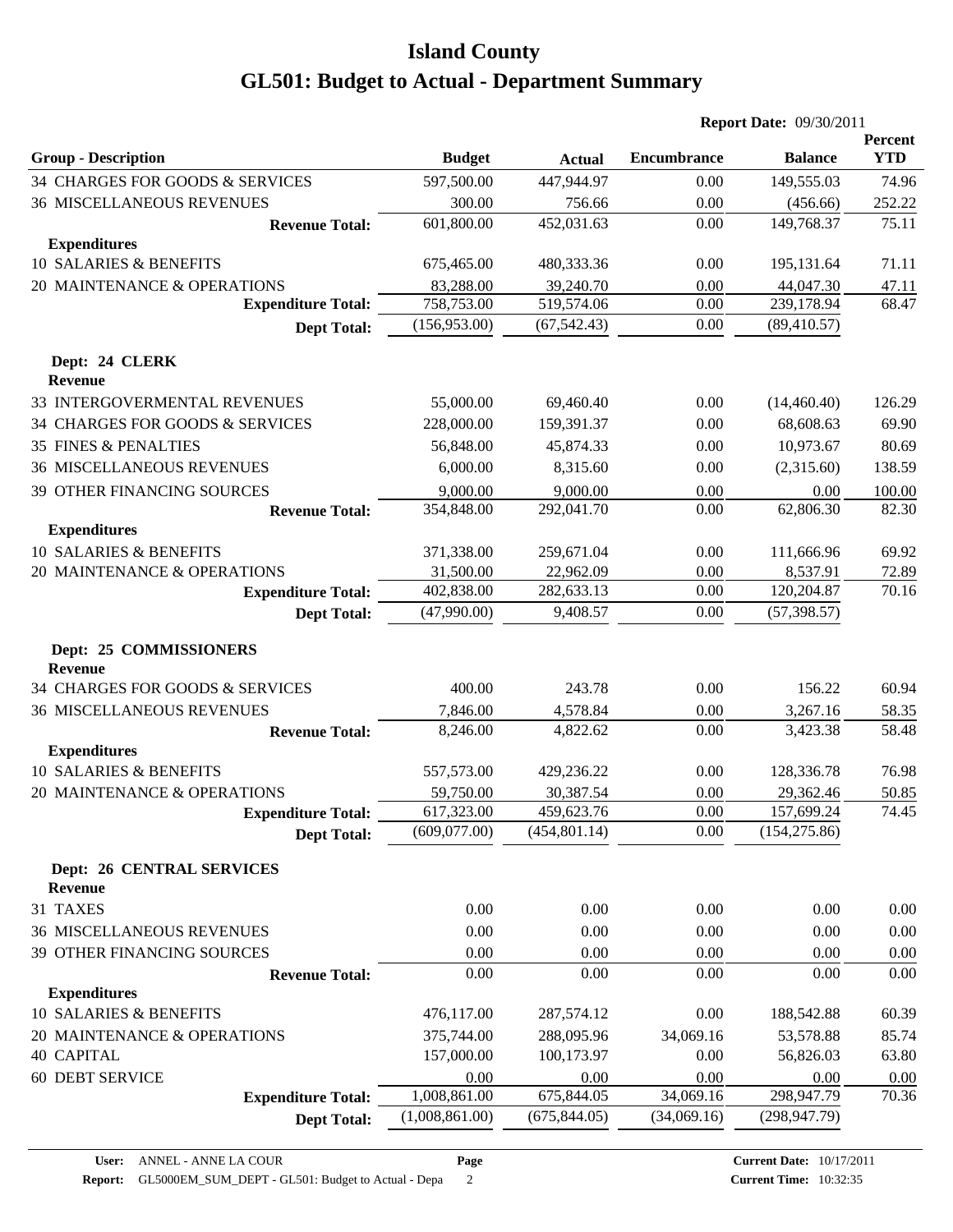|                                                     |               |               | <b>Report Date: 09/30/2011</b> |                |            |
|-----------------------------------------------------|---------------|---------------|--------------------------------|----------------|------------|
|                                                     |               |               |                                |                | Percent    |
| <b>Group - Description</b><br>Dept: 27 CORONER      | <b>Budget</b> | <b>Actual</b> | <b>Encumbrance</b>             | <b>Balance</b> | <b>YTD</b> |
| <b>Revenue</b>                                      |               |               |                                |                |            |
| 33 INTERGOVERMENTAL REVENUES                        | 20,000.00     | 19,422.70     | 0.00                           | 577.30         | 97.11      |
| <b>Revenue Total:</b>                               | 20,000.00     | 19,422.70     | 0.00                           | 577.30         | 97.11      |
| <b>Expenditures</b>                                 |               |               |                                |                |            |
| 10 SALARIES & BENEFITS                              | 144,192.00    | 108,145.78    | 0.00                           | 36,046.22      | 75.00      |
| 20 MAINTENANCE & OPERATIONS                         | 68,925.00     | 64,582.76     | 0.00                           | 4,342.24       | 93.70      |
| <b>Expenditure Total:</b>                           | 213,117.00    | 172,728.54    | 0.00                           | 40,388.46      | 81.04      |
| <b>Dept Total:</b>                                  | (193, 117.00) | (153, 305.84) | 0.00                           | (39,811.16)    |            |
| Dept: 28 FACILITIES & MAINTENANCE<br><b>Revenue</b> |               |               |                                |                |            |
| 34 CHARGES FOR GOODS & SERVICES                     | 40,000.00     | 48,908.19     | 0.00                           | (8,908.19)     | 122.27     |
| <b>Revenue Total:</b>                               | 40,000.00     | 48,908.19     | 0.00                           | (8,908.19)     | 122.27     |
| <b>Expenditures</b>                                 |               |               |                                |                |            |
| 10 SALARIES & BENEFITS                              | 557,191.00    | 407,010.57    | 0.00                           | 150,180.43     | 73.04      |
| 20 MAINTENANCE & OPERATIONS                         | 422,750.00    | 275,434.80    | 0.00                           | 147,315.20     | 65.15      |
| <b>Expenditure Total:</b>                           | 979,941.00    | 682,445.37    | 0.00                           | 297,495.63     | 69.64      |
| <b>Dept Total:</b>                                  | (939, 941.00) | (633, 537.18) | 0.00                           | (306, 403.82)  |            |
| Dept: 29 DISTRICT COURT<br><b>Revenue</b>           |               |               |                                |                |            |
| 33 INTERGOVERMENTAL REVENUES                        | 259,860.00    | 188,604.69    | 0.00                           | 71,255.31      | 72.57      |
| 34 CHARGES FOR GOODS & SERVICES                     | 233,500.00    | 140,273.65    | 0.00                           | 93,226.35      | 60.07      |
| <b>35 FINES &amp; PENALTIES</b>                     | 531,300.00    | 394,560.16    | 0.00                           | 136,739.84     | 74.26      |
| <b>36 MISCELLANEOUS REVENUES</b>                    | 10,000.00     | 16,541.25     | 0.00                           | (6,541.25)     | 165.41     |
| <b>38 NONREVENUES</b>                               | 0.00          | 51.81         | 0.00                           | (51.81)        | 0.00       |
| <b>Revenue Total:</b>                               | 1,034,660.00  | 740,031.56    | 0.00                           | 294,628.44     | 71.52      |
| <b>Expenditures</b>                                 |               |               |                                |                |            |
| 10 SALARIES & BENEFITS                              | 833,082.00    | 624,247.90    | 0.00                           | 208,834.10     | 74.93      |
| 20 MAINTENANCE & OPERATIONS                         | 91,010.00     | 56,503.73     | 0.00                           | 34,506.27      | 62.08      |
| <b>Expenditure Total:</b>                           | 924,092.00    | 680,751.63    | 0.00                           | 243,340.37     | 73.66      |
| <b>Dept Total:</b>                                  | 110,568.00    | 59,279.93     | 0.00                           | 51,288.07      |            |
| Dept: 36 MISCELLANEOUS<br><b>Revenue</b>            |               |               |                                |                |            |
| 33 INTERGOVERMENTAL REVENUES                        | 25,000.00     | 25,000.00     | 0.00                           | 0.00           | 100.00     |
| <b>36 MISCELLANEOUS REVENUES</b>                    | 0.00          | 122.98        | 0.00                           | (122.98)       | 0.00       |
| <b>Revenue Total:</b>                               | 25,000.00     | 25,122.98     | 0.00                           | (122.98)       | 100.49     |
| <b>Expenditures</b>                                 |               |               |                                |                |            |
| 10 SALARIES & BENEFITS                              | 82,000.00     | 59,959.81     | 0.00                           | 22,040.19      | 73.12      |
| 20 MAINTENANCE & OPERATIONS                         | 284,255.00    | 101,912.11    | 0.00                           | 182,342.89     | 35.85      |
| 30 INTERGOVERMENT                                   | 69,417.00     | 69,416.50     | 0.00                           | 0.50           | 100.00     |
| <b>Expenditure Total:</b>                           | 435,672.00    | 231,288.42    | 0.00                           | 204,383.58     | 53.08      |
| <b>Dept Total:</b>                                  | (410,672.00)  | (206, 165.44) | 0.00                           | (204, 506.56)  |            |

#### **Dept: 39 PROSECUTING ATTORNEY Revenue**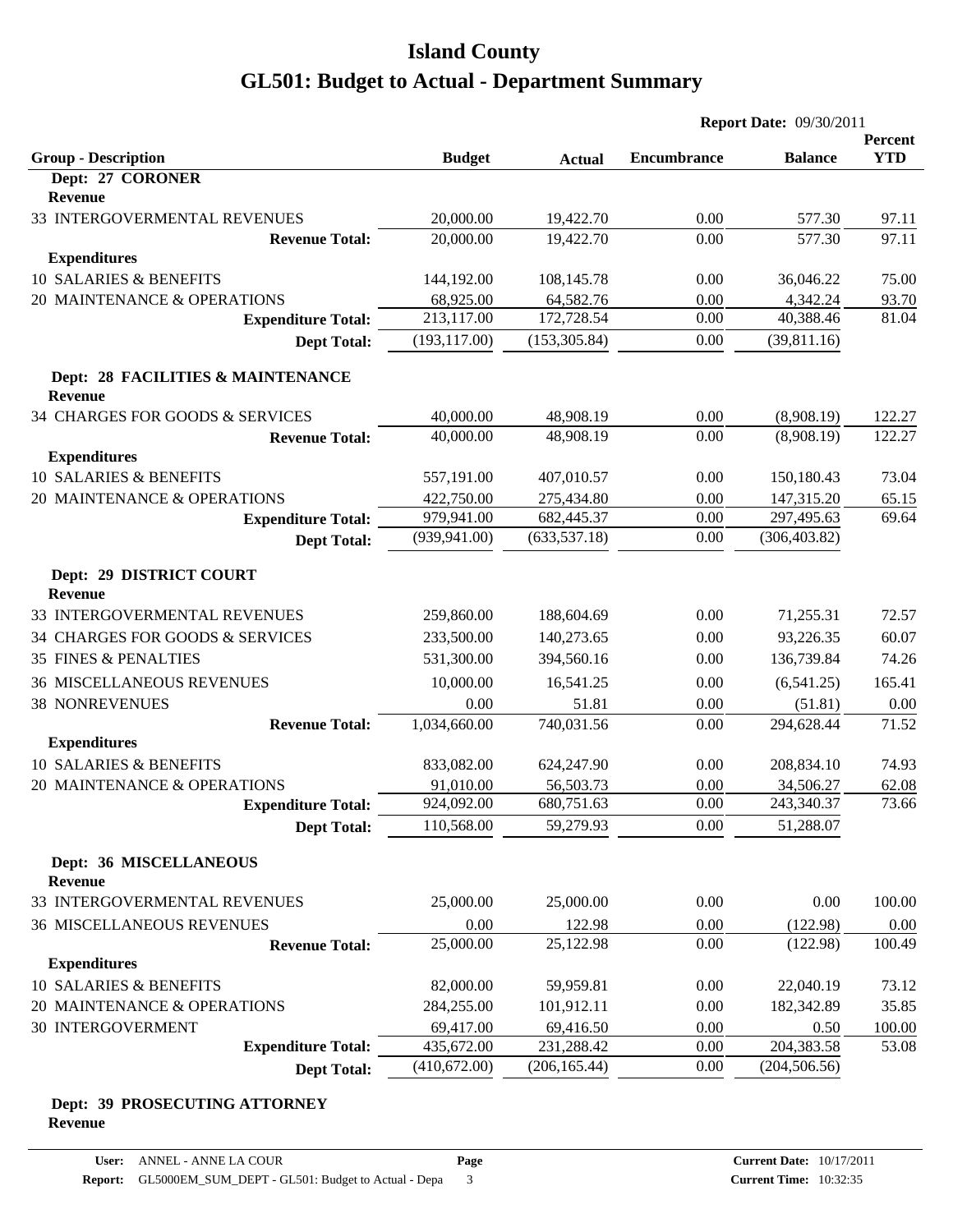|                                                           |                    |                      |                    | <b>Report Date: 09/30/2011</b> |            |
|-----------------------------------------------------------|--------------------|----------------------|--------------------|--------------------------------|------------|
|                                                           |                    |                      |                    |                                | Percent    |
| <b>Group - Description</b>                                | <b>Budget</b>      | <b>Actual</b>        | <b>Encumbrance</b> | <b>Balance</b>                 | <b>YTD</b> |
| 33 INTERGOVERMENTAL REVENUES                              | 179,867.00         | 150,356.58           | 0.00               | 29,510.42                      | 83.59      |
| 34 CHARGES FOR GOODS & SERVICES                           | 32,500.00          | 23,313.65            | 0.00               | 9,186.35                       | 71.73      |
| <b>35 FINES &amp; PENALTIES</b>                           | 0.00               | 865.81               | 0.00               | (865.81)                       | 0.00       |
| <b>36 MISCELLANEOUS REVENUES</b>                          | 0.00               | 43.75                | 0.00               | (43.75)                        | 0.00       |
| 39 OTHER FINANCING SOURCES                                | 13,000.00          | 13,000.00            | 0.00               | 0.00                           | 100.00     |
| <b>Revenue Total:</b>                                     | 225,367.00         | 187,579.79           | 0.00               | 37,787.21                      | 83.23      |
| <b>Expenditures</b>                                       |                    |                      |                    |                                |            |
| 10 SALARIES & BENEFITS                                    | 1,151,348.00       | 857,982.74           | 0.00               | 293,365.26                     | 74.51      |
| 20 MAINTENANCE & OPERATIONS                               | 102,756.00         | 53,561.16            | 0.00               | 49,194.84                      | 52.12      |
| <b>40 CAPITAL</b>                                         | 17,985.00          | 0.00                 | 0.00               | 17,985.00                      | 0.00       |
| <b>Expenditure Total:</b>                                 | 1,272,089.00       | 911,543.90           | 0.00               | 360,545.10                     | 71.65      |
| <b>Dept Total:</b>                                        | (1,046,722.00)     | (723, 964.11)        | 0.00               | (322, 757.89)                  |            |
| Dept: 40 SHERIFF                                          |                    |                      |                    |                                |            |
| <b>Revenue</b>                                            |                    |                      |                    |                                |            |
| 32 LICENSES & PERMITS                                     | 20,000.00          | 21,923.25            | 0.00               | (1,923.25)                     | 109.61     |
| 33 INTERGOVERMENTAL REVENUES                              | 217,000.00         | 143,670.63           | 0.00               | 73,329.37                      | 66.20      |
| 34 CHARGES FOR GOODS & SERVICES                           | 54,500.00          | 41,100.27            | 0.00               | 13,399.73                      | 75.41      |
| <b>35 FINES &amp; PENALTIES</b>                           | 0.00               | 30.87                | 0.00               | (30.87)                        | 0.00       |
| <b>36 MISCELLANEOUS REVENUES</b>                          | 4,700.00           | 10,677.27            | 0.00               | (5,977.27)                     | 227.17     |
| <b>38 NONREVENUES</b>                                     | 0.00               | 1,713.25             | 0.00               | (1,713.25)                     | 0.00       |
| 39 OTHER FINANCING SOURCES                                | 616,000.00         | 616,000.00           | 0.00               | 0.00                           | 100.00     |
| <b>Revenue Total:</b>                                     | 912,200.00         | 835,115.54           | 0.00               | 77,084.46                      | 91.54      |
| <b>Expenditures</b>                                       |                    |                      |                    |                                |            |
| 10 SALARIES & BENEFITS                                    | 4,965,834.00       | 3,740,045.95         | 0.00               | 1,225,788.05                   | 75.31      |
| 20 MAINTENANCE & OPERATIONS                               | 847,284.00         | 471,257.68           | 0.00               | 376,026.32                     | 55.61      |
| 30 INTERGOVERMENT                                         | 577,515.00         | 442,326.00           | 0.00               | 135,189.00                     | 76.59      |
| 90 OTHER                                                  | 0.00               | 0.00                 | 0.00               | 0.00                           | 0.00       |
| <b>Expenditure Total:</b>                                 | 6,390,633.00       | 4,653,629.63         | 0.00               | 1,737,003.37                   | 72.81      |
| <b>Dept Total:</b>                                        | (5,478,433.00)     | (3,818,514.09)       | 0.00               | (1,659,918.91)                 |            |
|                                                           |                    |                      |                    |                                |            |
| <b>Dept: 41 SUPERIOR COURT</b><br><b>Revenue</b>          |                    |                      |                    |                                |            |
| 32 LICENSES & PERMITS                                     | 20,000.00          | 8,510.00             | 0.00               | 11,490.00                      | 42.55      |
| 33 INTERGOVERMENTAL REVENUES                              | 315,263.00         | 180,999.30           | 0.00               | 134,263.70                     | 57.41      |
| 34 CHARGES FOR GOODS & SERVICES                           | 18,000.00          | 15,295.56            | 0.00               | 2,704.44                       | 84.97      |
|                                                           |                    |                      |                    |                                |            |
| <b>35 FINES &amp; PENALTIES</b>                           | 0.00               | 20.00                | 0.00               | (20.00)                        | 0.00       |
| <b>36 MISCELLANEOUS REVENUES</b><br><b>Revenue Total:</b> | 0.00<br>353,263.00 | 979.25<br>205,804.11 | 0.00               | (979.25)<br>147,458.89         | 0.00       |
| <b>Expenditures</b>                                       |                    |                      | 0.00               |                                | 58.25      |
| 10 SALARIES & BENEFITS                                    | 876,275.00         | 645,495.38           | 0.00               | 230,779.62                     | 73.66      |
| 20 MAINTENANCE & OPERATIONS                               | 158,052.00         | 111,972.63           | 0.00               | 46,079.37                      | 70.84      |
| <b>Expenditure Total:</b>                                 | 1,034,327.00       | 757,468.01           | 0.00               | 276,858.99                     | 73.23      |
| <b>Dept Total:</b>                                        | (681,064.00)       | (551, 663.90)        | 0.00               | (129, 400.10)                  |            |
|                                                           |                    |                      |                    |                                |            |

#### **Dept: 42 TREASURER Revenue**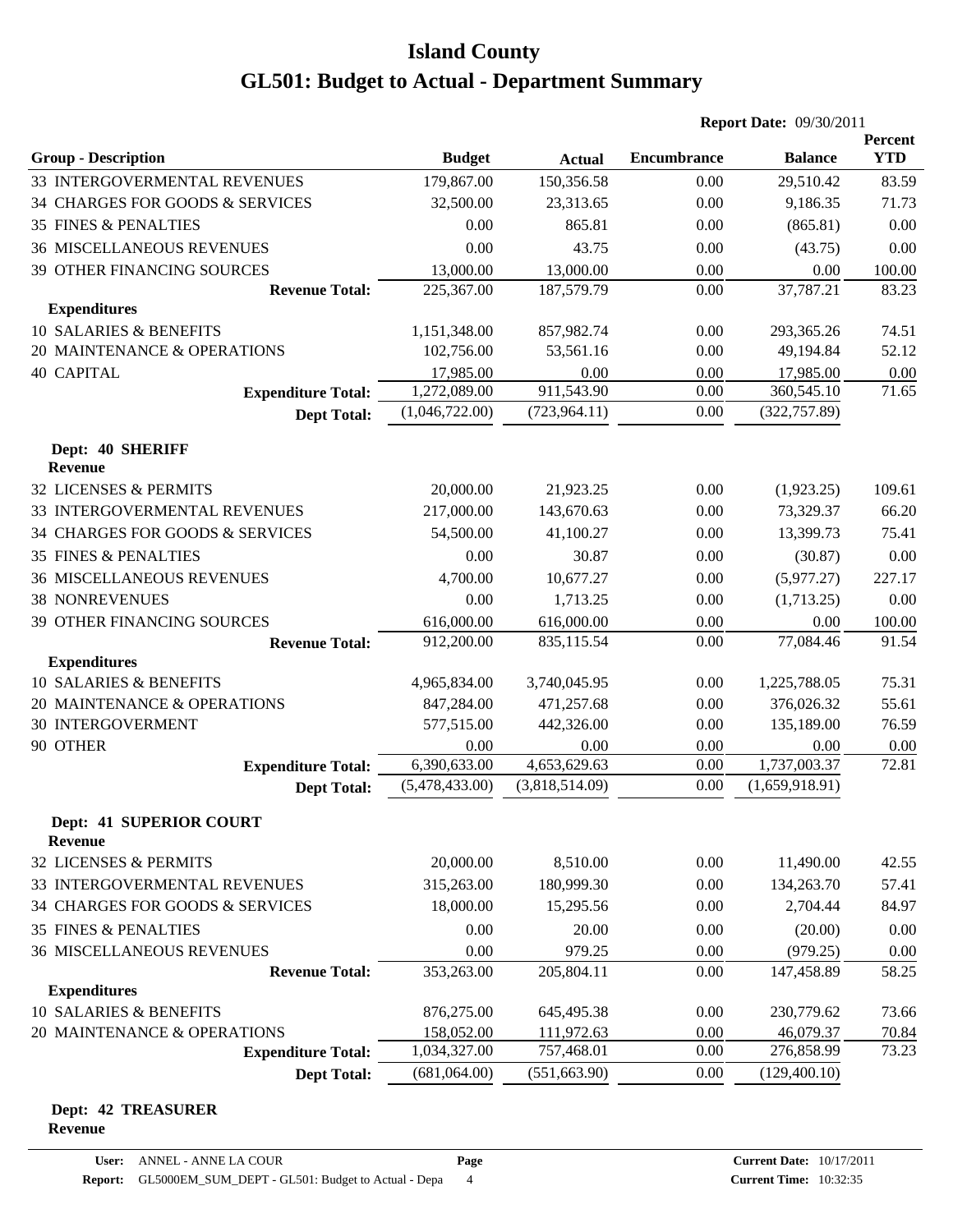|                                                 |               |               | <b>Report Date: 09/30/2011</b> |                |                       |
|-------------------------------------------------|---------------|---------------|--------------------------------|----------------|-----------------------|
| <b>Group - Description</b>                      | <b>Budget</b> | <b>Actual</b> | <b>Encumbrance</b>             | <b>Balance</b> | Percent<br><b>YTD</b> |
| 31 TAXES                                        | 83,000.00     | 64,372.27     | 0.00                           | 18,627.73      | 77.55                 |
| 34 CHARGES FOR GOODS & SERVICES                 | 8,495.00      | 5,659.51      | 0.00                           | 2,835.49       | 66.62                 |
| <b>36 MISCELLANEOUS REVENUES</b>                | 356,000.00    | 154,414.55    | 0.00                           | 201,585.45     | 43.37                 |
| <b>Revenue Total:</b>                           | 447,495.00    | 224,446.33    | 0.00                           | 223,048.67     | 50.15                 |
| <b>Expenditures</b>                             |               |               |                                |                |                       |
| 10 SALARIES & BENEFITS                          | 392,205.00    | 276,999.50    | 0.00                           | 115,205.50     | 70.62                 |
| 20 MAINTENANCE & OPERATIONS                     | 63,057.00     | 46,839.76     | 0.00                           | 16,217.24      | 74.28                 |
| <b>40 CAPITAL</b>                               | 17,000.00     | 18,329.36     | 0.00                           | (1,329.36)     | 107.81                |
| <b>60 DEBT SERVICE</b>                          | 5,000.00      | 2,227.31      | 0.00                           | 2,772.69       | 44.54                 |
| <b>Expenditure Total:</b>                       | 477,262.00    | 344,395.93    | 0.00                           | 132,866.07     | 72.16                 |
| <b>Dept Total:</b>                              | (29,767.00)   | (119, 949.60) | 0.00                           | 90,182.60      |                       |
| Dept: 47 BUDGET<br><b>Expenditures</b>          |               |               |                                |                |                       |
| 10 SALARIES & BENEFITS                          | 117,971.00    | 94,113.21     | 0.00                           | 23,857.79      | 79.77                 |
| 20 MAINTENANCE & OPERATIONS                     | 8,300.00      | 8,167.22      | 0.00                           | 132.78         | 98.40                 |
| <b>Expenditure Total:</b>                       | 126,271.00    | 102,280.43    | $0.00\,$                       | 23,990.57      | 81.00                 |
| <b>Dept Total:</b>                              | (126, 271.00) | (102, 280.43) | 0.00                           | (23,990.57)    |                       |
| Dept: 48 EMERGENCY MANAGEMENT<br><b>Revenue</b> |               |               |                                |                |                       |
| 33 INTERGOVERMENTAL REVENUES                    | 213,411.00    | 68,878.66     | 0.00                           | 144,532.34     | 32.27                 |
| <b>Revenue Total:</b>                           | 213,411.00    | 68,878.66     | 0.00                           | 144,532.34     | 32.27                 |
| <b>Expenditures</b>                             |               |               |                                |                |                       |
| 10 SALARIES & BENEFITS                          | 50,677.00     | 22,301.82     | 0.00                           | 28,375.18      | 44.00                 |
| 20 MAINTENANCE & OPERATIONS                     | 179,133.00    | 81,490.92     | 0.00                           | 97,642.08      | 45.49                 |
| <b>30 INTERGOVERMENT</b>                        | 25,000.00     | 2,884.00      | 0.00                           | 22,116.00      | 11.53                 |
| <b>40 CAPITAL</b>                               | 17,278.00     | 7,676.83      | 0.00                           | 9,601.17       | 44.43                 |
| <b>Expenditure Total:</b>                       | 272,088.00    | 114,353.57    | 0.00                           | 157,734.43     | 42.02                 |
| <b>Dept Total:</b>                              | (58,677.00)   | (45, 474.91)  | 0.00                           | (13,202.09)    |                       |
| Dept: 51 CIVIL SERVICE<br><b>Revenue</b>        |               |               |                                |                |                       |
| 34 CHARGES FOR GOODS & SERVICES                 | 500.00        | 0.00          | 0.00                           | 500.00         | 0.00                  |
| <b>Revenue Total:</b>                           | 500.00        | 0.00          | 0.00                           | 500.00         | $0.00\,$              |
| <b>Expenditures</b>                             |               |               |                                |                |                       |
| 20 MAINTENANCE & OPERATIONS                     | 0.00          | 136.59        | 0.00                           | (136.59)       | 0.00                  |
| <b>Expenditure Total:</b>                       | 0.00          | 136.59        | 0.00                           | (136.59)       | 0.00                  |
| <b>Dept Total:</b>                              | 500.00        | (136.59)      | 0.00                           | 636.59         |                       |
| Dept: 53 PLANNING<br>Revenue                    |               |               |                                |                |                       |
| 32 LICENSES & PERMITS                           | 870,000.00    | 762,774.95    | 0.00                           | 107,225.05     | 87.67                 |
| 33 INTERGOVERMENTAL REVENUES                    | 177,200.00    | 130,243.49    | 0.00                           | 46,956.51      | 73.50                 |
| 34 CHARGES FOR GOODS & SERVICES                 | 491,100.00    | 323,772.00    | 0.00                           | 167,328.00     | 65.92                 |
| <b>36 MISCELLANEOUS REVENUES</b>                | 2,000.00      | 208.20        | 0.00                           | 1,791.80       | 10.41                 |
| 39 OTHER FINANCING SOURCES                      | 49,000.00     | 49,000.00     | 0.00                           | 0.00           | 100.00                |
| <b>Revenue Total:</b>                           | 1,589,300.00  | 1,265,998.64  | 0.00                           | 323,301.36     | 79.65                 |
|                                                 |               |               |                                |                |                       |

**Page**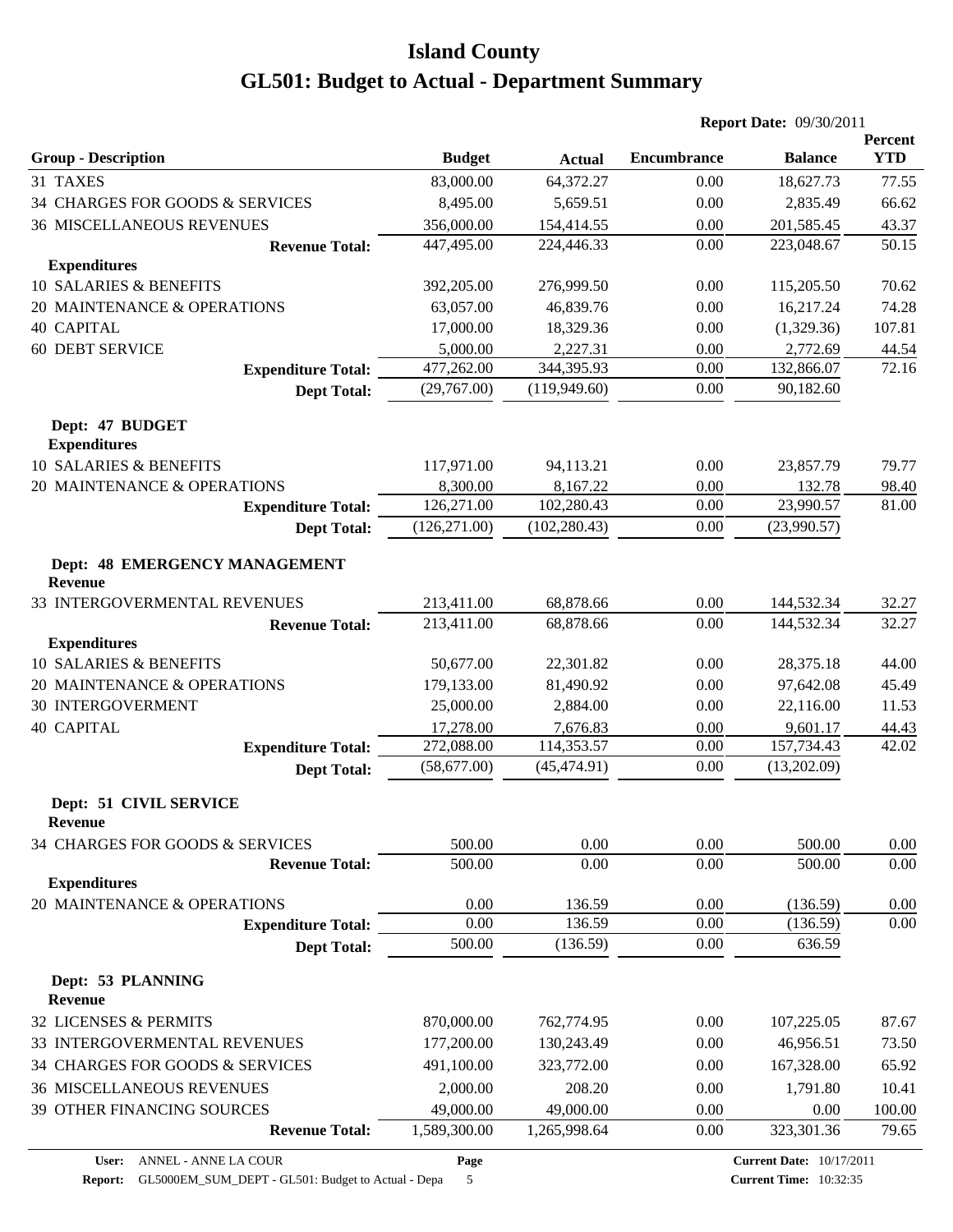|                                                          |                         |                        | <b>Report Date: 09/30/2011</b> |                       |                       |
|----------------------------------------------------------|-------------------------|------------------------|--------------------------------|-----------------------|-----------------------|
| <b>Group - Description</b>                               | <b>Budget</b>           |                        | <b>Encumbrance</b>             | <b>Balance</b>        | Percent<br><b>YTD</b> |
| <b>Expenditures</b>                                      |                         | <b>Actual</b>          |                                |                       |                       |
| 10 SALARIES & BENEFITS                                   | 1,307,081.00            | 954,159.78             | 0.00                           | 352,921.22            | 73.00                 |
| 20 MAINTENANCE & OPERATIONS                              | 218,308.00              | 230,652.74             | 0.00                           | (12, 344.74)          | 105.65                |
| <b>40 CAPITAL</b>                                        | 0.00                    | 32,568.41              | 0.00                           | (32, 568.41)          | 0.00                  |
| <b>Expenditure Total:</b>                                | 1,525,389.00            | 1,217,380.93           | 0.00                           | 308,008.07            | 79.80                 |
| <b>Dept Total:</b>                                       | 63,911.00               | 48,617.71              | 0.00                           | 15,293.29             |                       |
| Dept: 54 GENERAL SERVICES ADMIN                          |                         |                        |                                |                       |                       |
| <b>Revenue</b>                                           |                         |                        |                                |                       |                       |
| 31 TAXES                                                 | 0.00                    | 0.00                   | 0.00                           | 0.00                  | 0.00                  |
| 32 LICENSES & PERMITS                                    | 0.00                    | 0.00                   | 0.00                           | 0.00                  | 0.00                  |
| 33 INTERGOVERMENTAL REVENUES                             | 58,897.00               | 0.00                   | 0.00                           | 58,897.00             | 0.00                  |
| 34 CHARGES FOR GOODS & SERVICES                          | 48,500.00               | 25,764.80              | 0.00                           | 22,735.20             | 53.12                 |
| <b>35 FINES &amp; PENALTIES</b>                          | 5,000.00                | 2,790.00               | 0.00                           | 2,210.00              | 55.80                 |
| <b>36 MISCELLANEOUS REVENUES</b>                         | 7,000.00                | 2,598.38               | 0.00                           | 4,401.62              | 37.11                 |
| <b>Revenue Total:</b>                                    | 119,397.00              | 31,153.18              | 0.00                           | 88,243.82             | 26.09                 |
| <b>Expenditures</b>                                      |                         |                        |                                |                       |                       |
| 10 SALARIES & BENEFITS                                   | 117,633.00              | 70,319.24              | 0.00                           | 47,313.76             | 59.77                 |
| 20 MAINTENANCE & OPERATIONS                              | 992,032.00              | 840,686.05             | 0.00                           | 151,345.95            | 84.74                 |
| <b>30 INTERGOVERMENT</b>                                 | 11,044.00               | 10,149.72              | 0.00                           | 894.28                | 91.90                 |
| <b>40 CAPITAL</b>                                        | 0.00                    | 0.00                   | 0.00                           | 0.00                  | 0.00                  |
| <b>60 DEBT SERVICE</b>                                   | 0.00                    | 0.00                   | 0.00                           | 0.00                  | 0.00                  |
| <b>Expenditure Total:</b>                                | 1,120,709.00            | 921,155.01             | 0.00                           | 199,553.99            | 82.19                 |
| <b>Dept Total:</b>                                       | (1,001,312.00)          | (890,001.83)           | 0.00                           | (111, 310.17)         |                       |
| <b>Dept: 59 HUMAN RESOURCES</b>                          |                         |                        |                                |                       |                       |
| <b>Revenue</b>                                           |                         |                        |                                |                       |                       |
| 34 CHARGES FOR GOODS & SERVICES                          | 0.00                    | 5,671.07               | 0.00                           | (5,671.07)            | 0.00                  |
| <b>36 MISCELLANEOUS REVENUES</b>                         | 0.00                    | 925.52                 | 0.00                           | (925.52)              | 0.00                  |
| <b>Revenue Total:</b>                                    | 0.00                    | 6,596.59               | 0.00                           | (6,596.59)            | 0.00                  |
| <b>Expenditures</b>                                      |                         |                        |                                |                       |                       |
| 10 SALARIES & BENEFITS                                   | 129,833.00              | 86,256.96              | 0.00                           | 43,576.04             | 66.43                 |
| 20 MAINTENANCE & OPERATIONS<br><b>Expenditure Total:</b> | 13,800.00<br>143,633.00 | 12,689.35<br>98,946.31 | 0.00<br>0.00                   | 1,110.65<br>44,686.69 | 91.95<br>68.88        |
| <b>Dept Total:</b>                                       | (143, 633.00)           | (92, 349.72)           | 0.00                           | (51, 283.28)          |                       |
|                                                          |                         |                        |                                |                       |                       |
| Dept: 90 FUND NON-DEPARTMENTAL<br><b>Revenue</b>         |                         |                        |                                |                       |                       |
| 30 USE OF FUND BALANCE/RESERVES                          | 150,000.00              | 0.00                   | 0.00                           | 150,000.00            | 0.00                  |
| 31 TAXES                                                 | 13,237,934.00           | 9,023,547.29           | 0.00                           | 4,214,386.71          | 68.16                 |
| 33 INTERGOVERMENTAL REVENUES                             | 1,013,500.00            | 786,841.37             | 0.00                           | 226,658.63            | 77.63                 |
| 34 CHARGES FOR GOODS & SERVICES                          | 0.00                    | 4,351.13               | 0.00                           | (4,351.13)            | 0.00                  |
| <b>36 MISCELLANEOUS REVENUES</b>                         | 14,000.00               | 2,981.54               | 0.00                           | 11,018.46             | 21.29                 |
| 39 OTHER FINANCING SOURCES                               | 1,192,000.00            | 1,192,000.00           | 0.00                           | 0.00                  | 100.00                |
| <b>Revenue Total:</b>                                    | 15,607,434.00           | 11,009,721.33          | 0.00                           | 4,597,712.67          | 70.54                 |
| <b>Expenditures</b>                                      |                         |                        |                                |                       |                       |
| 10 SALARIES & BENEFITS                                   | 32,870.00               | 32,869.68              | 0.00                           | 0.32                  | 100.00                |
|                                                          |                         |                        |                                |                       |                       |

**Page**

Report: GL5000EM\_SUM\_DEPT - GL501: Budget to Actual - Depa 6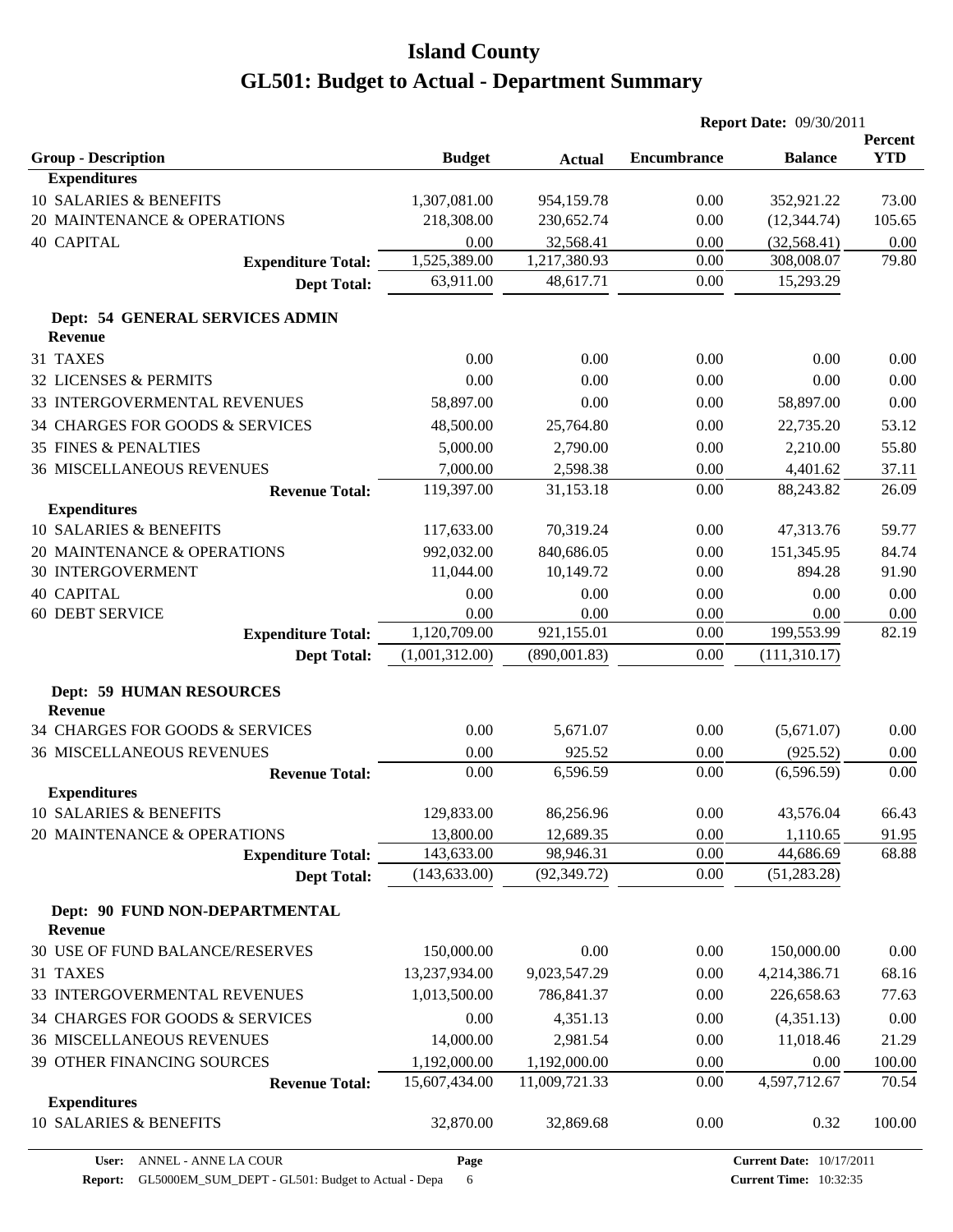|                             |               |              | <b>Report Date: 09/30/2011</b> |                |            |  |  |
|-----------------------------|---------------|--------------|--------------------------------|----------------|------------|--|--|
|                             |               |              |                                |                | Percent    |  |  |
| <b>Group - Description</b>  | <b>Budget</b> | Actual       | <b>Encumbrance</b>             | <b>Balance</b> | <b>YTD</b> |  |  |
| 20 MAINTENANCE & OPERATIONS | 25,760.00     | 0.00         | 0.00                           | 25,760.00      | 0.00       |  |  |
| <b>30 INTERGOVERMENT</b>    | 0.00          | 0.00         | 0.00                           | 0.00           | 0.00       |  |  |
| 50 INTERDEPT & TRANSFERS    | 1,674,607.00  | 1,184,545.02 | 0.00                           | 490,061.98     | 70.73      |  |  |
| 60 DEBT SERVICE             | 0.00          | 0.00         | 0.00                           | 0.00           | 0.00       |  |  |
| 90 OTHER                    | 495,665.00    | 0.00         | 0.00                           | 495,665.00     | 0.00       |  |  |
| <b>Expenditure Total:</b>   | 2,228,902.00  | 1,217,414.70 | 0.00                           | 1,011,487.30   | 54.61      |  |  |
| <b>Dept Total:</b>          | 13,378,532.00 | 9,792,306.63 | 0.00                           | 3,586,225.37   |            |  |  |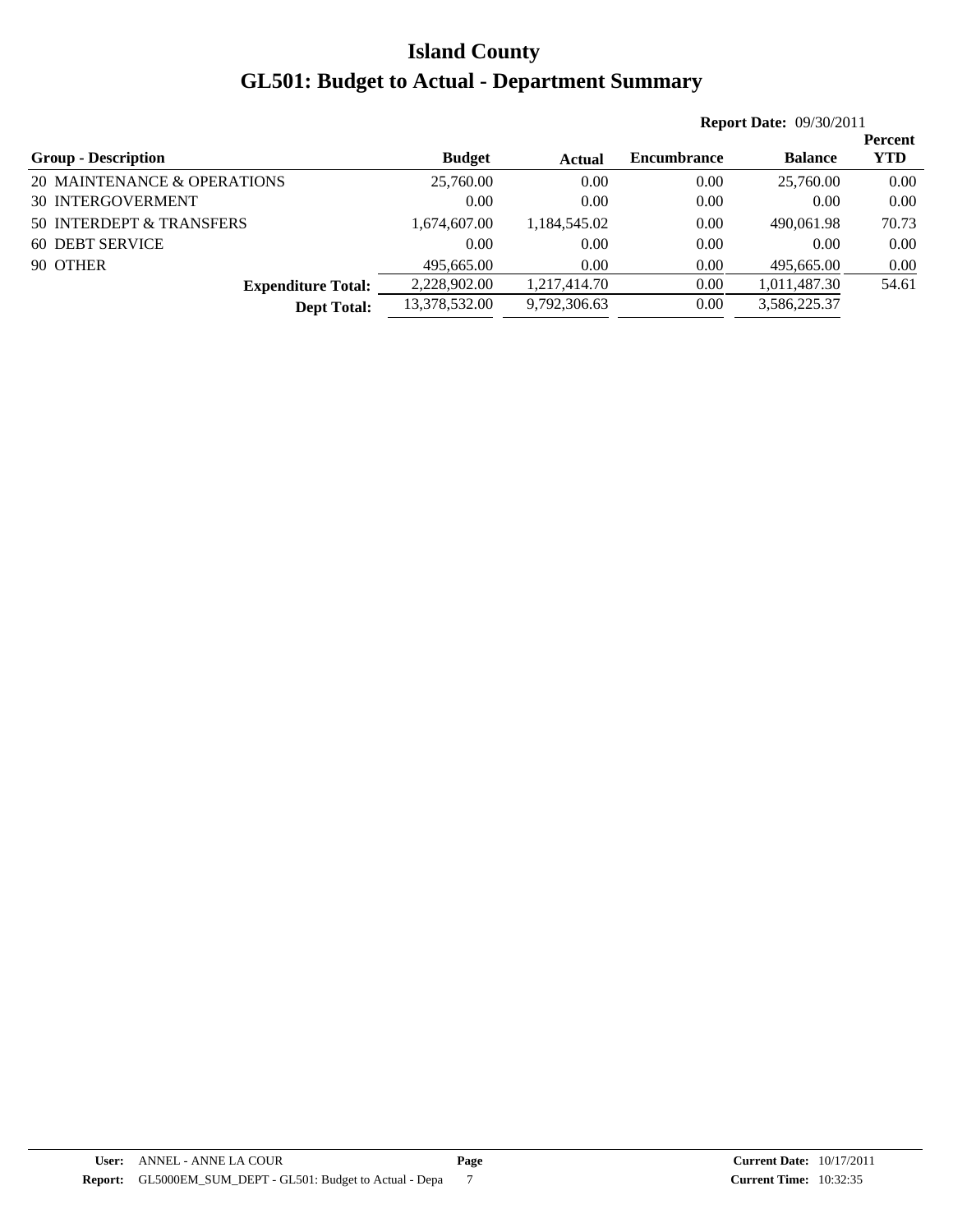|                                                                                                  | <b>Prior Years to Date Actuals</b> |               | 2011<br>Approved | 2011<br><b>Month</b><br>to Date @ | 2011<br>Year to<br>Date @ | 2011<br><b>Encumbered</b><br>Amount @ | 2011<br>Balance @ | <b>Percent</b>                                            |
|--------------------------------------------------------------------------------------------------|------------------------------------|---------------|------------------|-----------------------------------|---------------------------|---------------------------------------|-------------------|-----------------------------------------------------------|
| Object<br><b>Description</b>                                                                     | 2009                               | 2010          | <b>Budget</b>    | 09/30/2011                        | 09/30/2011                | 09/30/2011                            | 09/30/2011        | <b>YTD</b>                                                |
| 2% HOTEL/MOTEL PUBLIC FACILITI (124)                                                             |                                    |               |                  |                                   |                           |                                       |                   |                                                           |
| USE OF FUND BALANCE                                                                              | 0.00                               | 0.00          | 0.00             | 0.00                              | 0.00                      | 0.00                                  | 0.00              | 0%                                                        |
| <b>REVENUES</b>                                                                                  | 76,220.44                          | 77,566.99     | 115,000.00       | 18,121.77                         | 90,946.84                 | 0.00                                  | 24,053.16         | 79%                                                       |
| <b>EXPENDITURES</b>                                                                              | (75,639.89)                        | (88,921.60)   | (110,400.00)     | (3, 172.96)                       | (81, 619.49)              | 0.00                                  | (28,780.51)       | 74 %                                                      |
| <b>TRANSFERS OUT</b>                                                                             | (2,889.00)                         | (4,600.00)    | (4,600.00)       | 0.00                              | (4,500.00)                | 0.00                                  | (100.00)          | 98 %                                                      |
| Net 2% HOTEL/MOTEL PUBLIC FACILITI (124)                                                         | (2,308.45)                         | (15,954.61)   | 0.00             | 14,948.81                         | 4,827.35                  | 0.00                                  | (4,827.35)        |                                                           |
| <b>ALCOHOL/SUBSTANCE ABUSE (123)</b>                                                             |                                    |               |                  |                                   |                           |                                       |                   |                                                           |
| USE OF FUND BALANCE                                                                              | 0.00                               | 0.00          | 0.00             | 0.00                              | 0.00                      | 0.00                                  | 0.00              | 0%                                                        |
| <b>REVENUES</b>                                                                                  | 56,801.87                          | 66,035.46     | 11,280.00        | 1,411.19                          | 8,611.55                  | 0.00                                  | 2,668.45          | 76 %                                                      |
| <b>GRANT REVENUES</b>                                                                            | 145,673.34                         | 297,437.79    | 584,395.00       | 0.00                              | 253,947.82                | 0.00                                  | 330,447.18        | 43 %                                                      |
| <b>EXPENDITURES</b>                                                                              | (357,130.41)                       | (344, 915.40) | (602, 175.00)    | (45,703.08)                       | (409, 276.90)             | 0.00                                  | (192, 898.10)     | 68%                                                       |
| <b>TRANSFERS IN</b>                                                                              | 24,821.24                          | 28,883.00     | 6,500.00         | 0.00                              | 0.00                      | 0.00                                  | 6,500.00          | $0\%$                                                     |
| <b>TRANSFERS OUT</b>                                                                             | (11, 904.75)                       | 0.00          | 0.00             | 0.00                              | (1,587.40)                | 0.00                                  | 1,587.40          | $0\%$                                                     |
| Net ALCOHOL/SUBSTANCE ABUSE (123)                                                                | (141, 738.71)                      | 47,440.85     | 0.00             | (44, 291.89)                      | (148, 304.93)             | 0.00                                  | 148,304.93        |                                                           |
| <b>ANTI-PROFITEERING (136)</b>                                                                   |                                    |               |                  |                                   |                           |                                       |                   |                                                           |
| USE OF FUND BALANCE                                                                              | 0.00                               | 0.00          | 0.00             | 0.00                              | 0.00                      | 0.00                                  | 0.00              | 0%                                                        |
| <b>REVENUES</b>                                                                                  | 114.18                             | 25.62         | 0.00             | 1.39                              | 17.00                     | 0.00                                  | (17.00)           | 0%                                                        |
| <b>TRANSFERS OUT</b>                                                                             | (20,000.00)                        | 0.00          | 0.00             | 0.00                              | 0.00                      | 0.00                                  | 0.00              | $0\%$                                                     |
| Net ANTI-PROFITEERING (136)                                                                      | (19, 885.82)                       | 25.62         | 0.00             | 1.39                              | 17.00                     | 0.00                                  | (17.00)           |                                                           |
| <b>AUDITOR'S O &amp; M (118)</b>                                                                 |                                    |               |                  |                                   |                           |                                       |                   |                                                           |
| USE OF FUND BALANCE                                                                              | 0.00                               | 0.00          | 0.00             | 0.00                              | 0.00                      | 0.00                                  | 0.00              | $0\%$                                                     |
| <b>REVENUES</b>                                                                                  | 145,743.80                         | 113,252.88    | 124,825.00       | 4,402.40                          | 107,086.02                | 0.00                                  | 17,738.98         | 86%                                                       |
| <b>EXPENDITURES</b>                                                                              | (111, 231.06)                      | (93, 157.74)  | (150, 225.00)    | (9,940.11)                        | (104, 042.72)             | 0.00                                  | (46, 182.28)      | 69%                                                       |
| <b>TRANSFERS IN</b>                                                                              | 19,398.77                          | 25,400.00     | 25,400.00        | 0.00                              | 25,400.00                 | 0.00                                  | 0.00              | 100 %                                                     |
| <b>TRANSFERS OUT</b>                                                                             | 0.00                               | 0.00          | 0.00             | 0.00                              | 0.00                      | 0.00                                  | 0.00              | $0\%$                                                     |
| Net AUDITOR'S O & M (118)                                                                        | 53,911.51                          | 45,495.14     | 0.00             | (5,537.71)                        | 28,443.30                 | 0.00                                  | (28, 443.30)      |                                                           |
| <b>CAPITAL DRAINAGE (321)</b>                                                                    |                                    |               |                  |                                   |                           |                                       |                   |                                                           |
| <b>REVENUES</b>                                                                                  | 0.00                               | 0.00          | 70.00            | 0.00                              | 0.00                      | 0.00                                  | 70.00             | 0%                                                        |
| <b>EXPENDITURES</b>                                                                              | (163, 610.86)                      | (91, 456.84)  | (393, 270.00)    | (19,069.54)                       | (88,980.39)               | 0.00                                  | (304, 289.61)     | 23 %                                                      |
| <b>TRANSFERS IN</b>                                                                              | 318,336.00                         | 100,000.00    | 410,000.00       | 0.00                              | 111,000.00                | 0.00                                  | 299,000.00        | 27 %                                                      |
| <b>TRANSFERS OUT</b>                                                                             | 0.00                               | (22,700.00)   | (16,800.00)      | 0.00                              | (16,800.00)               | 0.00                                  | 0.00              | 100 %                                                     |
| Net CAPITAL DRAINAGE (321)                                                                       | 154,725.14                         | (14, 156.84)  | 0.00             | (19,069.54)                       | 5,219.61                  | 0.00                                  | (5,219.61)        |                                                           |
| <b>CASA FUND (131)</b>                                                                           |                                    |               |                  |                                   |                           |                                       |                   |                                                           |
| USE OF FUND BALANCE                                                                              | 0.00                               | 0.00          | 1,905.00         | 0.00                              | 0.00                      | 0.00                                  | 1,905.00          | 0%                                                        |
| <b>REVENUES</b>                                                                                  | 700.00                             | 0.00          | 270.00           | 0.00                              | 4,570.85                  | 0.00                                  | (4,300.85)        | 1,693 %                                                   |
| <b>GRANT REVENUES</b>                                                                            | 58,518.50                          | 34,434.75     | 59,031.00        | 0.00                              | 22,527.65                 | 0.00                                  | 36,503.35         | 38 %                                                      |
| <b>EXPENDITURES</b>                                                                              | (85, 814.02)                       | (87, 111.02)  | (111,797.00)     | (8,070.08)                        | (78,999.43)               | 0.00                                  | (32,797.57)       | 71 %                                                      |
| <b>TRANSFERS IN</b>                                                                              | 37,943.24                          | 50,591.00     | 50,591.00        | 0.00                              | 50,591.00                 | 0.00                                  | 0.00              | 100 %                                                     |
| User: ANNEL - ANNE LA COUR<br>Report: GL5010EM_FUND - GL535: Multi Year Budget to Actual by Fund |                                    |               | Page<br>1        |                                   |                           |                                       |                   | Current Date: 10/17/2011<br><b>Current Time: 10:34:32</b> |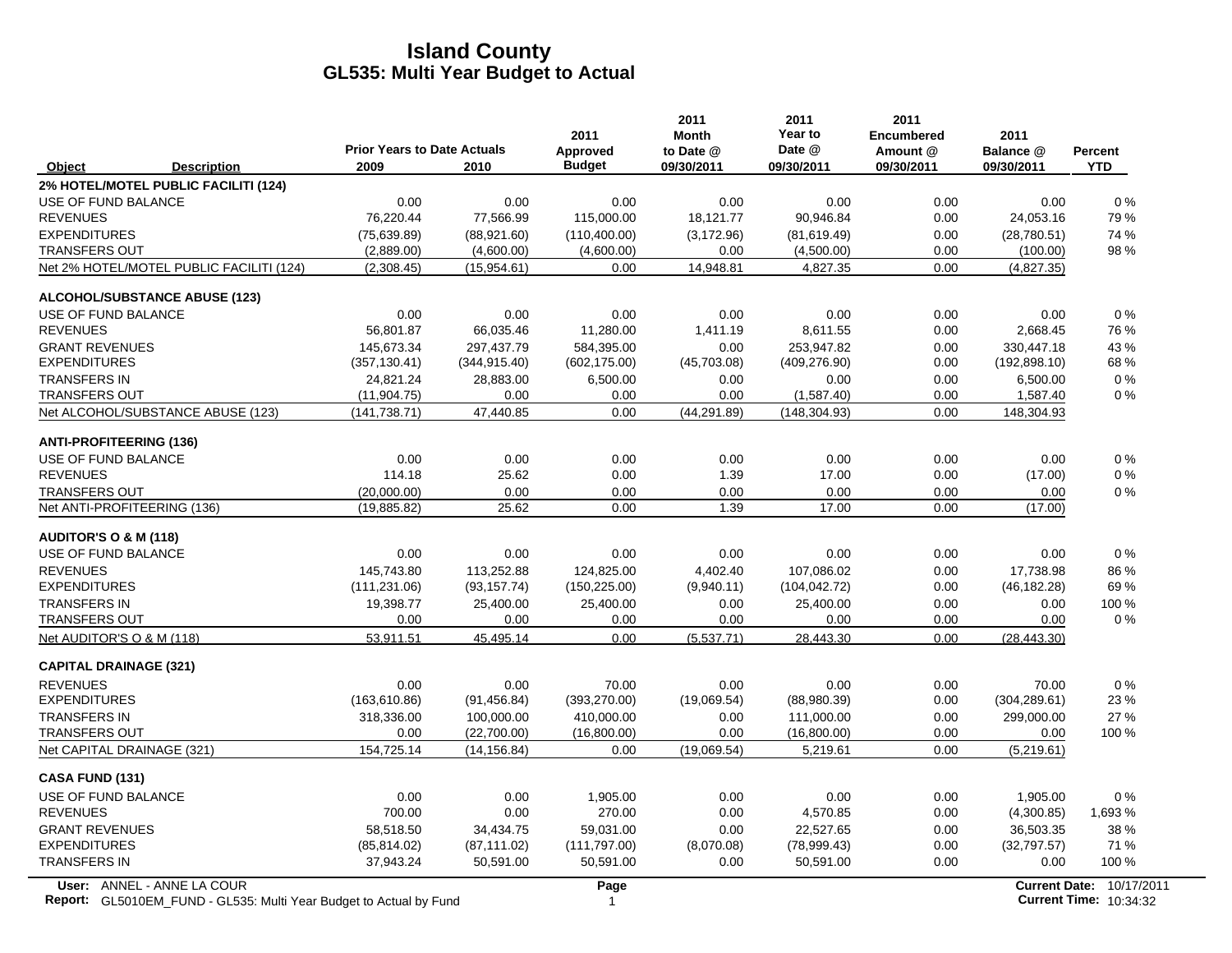|                                 |                                             |                                            |               | 2011                      | 2011<br><b>Month</b>    | 2011<br>Year to      | 2011<br><b>Encumbered</b> | 2011                    |                              |
|---------------------------------|---------------------------------------------|--------------------------------------------|---------------|---------------------------|-------------------------|----------------------|---------------------------|-------------------------|------------------------------|
| Object                          | <b>Description</b>                          | <b>Prior Years to Date Actuals</b><br>2009 | 2010          | Approved<br><b>Budget</b> | to Date @<br>09/30/2011 | Date @<br>09/30/2011 | Amount @<br>09/30/2011    | Balance @<br>09/30/2011 | <b>Percent</b><br><b>YTD</b> |
| <b>TRANSFERS OUT</b>            |                                             | 0.00                                       | 0.00          | 0.00                      | 0.00                    | 0.00                 | 0.00                      | 0.00                    | $0\%$                        |
| Net CASA FUND (131)             |                                             | 11,347.72                                  | (2,085.27)    | 0.00                      | (8,070.08)              | (1,309.93)           | 0.00                      | 1,309.93                |                              |
|                                 | <b>COMM MENTAL HEALTH FACILITY (148)</b>    |                                            |               |                           |                         |                      |                           |                         |                              |
| <b>REVENUES</b>                 |                                             | 4,822.60                                   | 2,411.30      | 5,566.00                  | 482.26                  | 3,858.08             | 0.00                      | 1,707.92                | 69%                          |
| <b>EXPENDITURES</b>             |                                             | (3,954.06)                                 | (3,686.49)    | (5,566.00)                | (409.61)                | (4,759.71)           | 0.00                      | (806.29)                | 86 %                         |
|                                 | Net COMM MENTAL HEALTH FACILITY (148)       | 868.54                                     | (1,275.19)    | 0.00                      | 72.65                   | (901.63)             | 0.00                      | 901.63                  |                              |
|                                 | <b>CONSERVATION FUTURES (132)</b>           |                                            |               |                           |                         |                      |                           |                         |                              |
| USE OF FUND BALANCE             |                                             | 0.00                                       | 0.00          | 0.00                      | 0.00                    | 0.00                 | 0.00                      | 0.00                    | 0%                           |
| <b>REVENUES</b>                 |                                             | 380,418.27                                 | 383,023.72    | 677,020.00                | 13,969.04               | 399,619.47           | 0.00                      | 277,400.53              | 59 %                         |
| <b>GRANT REVENUES</b>           |                                             | 97,543.22                                  | 317,764.31    | 0.00                      | 0.00                    | 46,394.36            | 0.00                      | (46, 394.36)            | 0%                           |
| <b>EXPENDITURES</b>             |                                             | (262, 888.40)                              | (78, 428.09)  | (677, 020.00)             | (1,200.80)              | (90,687.65)          | 0.00                      | (586, 332.35)           | 13%                          |
| <b>TRANSFERS OUT</b>            |                                             | 0.00                                       | 0.00          | 0.00                      | 0.00                    | 0.00                 | 0.00                      | 0.00                    | 0%                           |
|                                 | Net CONSERVATION FUTURES (132)              | 215,073.09                                 | 622.359.94    | 0.00                      | 12.768.24               | 355,326.18           | 0.00                      | (355, 326.18)           |                              |
|                                 | <b>CONSTRUCTION &amp; ACQUISITION (308)</b> |                                            |               |                           |                         |                      |                           |                         |                              |
| USE OF FUND BALANCE             |                                             | 0.00                                       | 0.00          | 0.00                      | 0.00                    | 0.00                 | 0.00                      | 0.00                    | $0\%$                        |
| <b>EXPENDITURES</b>             |                                             | 0.00                                       | 0.00          | 0.00                      | 0.00                    | 0.00                 | 0.00                      | 0.00                    | 0%                           |
| TRANSFERS IN                    |                                             | 0.00                                       | 0.00          | 0.00                      | 0.00                    | 0.00                 | 0.00                      | 0.00                    | $0\%$                        |
|                                 | Net CONSTRUCTION & ACQUISITION (308)        | 0.00                                       | 0.00          | 0.00                      | 0.00                    | 0.00                 | 0.00                      | 0.00                    |                              |
| <b>CORNET BAY DOCK (119)</b>    |                                             |                                            |               |                           |                         |                      |                           |                         |                              |
| <b>REVENUES</b>                 |                                             | 13,244.00                                  | 13,522.75     | 16,400.00                 | 805.00                  | 15,575.00            | 0.00                      | 825.00                  | 95 %                         |
| <b>EXPENDITURES</b>             |                                             | (9, 109.26)                                | (4,981.10)    | (15,700.00)               | (604.75)                | (5,498.56)           | 0.00                      | (10, 201.44)            | 35 %                         |
| <b>TRANSFERS OUT</b>            |                                             | 0.00                                       | (600.00)      | (700.00)                  | 0.00                    | (700.00)             | 0.00                      | 0.00                    | 100 %                        |
| Net CORNET BAY DOCK (119)       |                                             | 4,134.74                                   | 7,941.65      | 0.00                      | 200.25                  | 9,376.44             | 0.00                      | (9,376.44)              |                              |
| <b>COUNTY FAIR (110)</b>        |                                             |                                            |               |                           |                         |                      |                           |                         |                              |
| <b>REVENUES</b>                 |                                             | 216.609.40                                 | 206.604.26    | 238,000.00                | 20,131.43               | 226.581.42           | 0.00                      | 11,418.58               | 95 %                         |
| <b>GRANT REVENUES</b>           |                                             | 0.00                                       | 0.00          | 0.00                      | 0.00                    | 0.00                 | 0.00                      | 0.00                    | 0%                           |
| <b>EXPENDITURES</b>             |                                             | (247, 153.81)                              | (243, 948.28) | (268,000.00)              | (37,616.69)             | (241, 376.23)        | 0.00                      | (26, 623.77)            | 90 %                         |
| <b>TRANSFERS IN</b>             |                                             | 30,000.00                                  | 29,899.37     | 30,000.00                 | 2,196.38                | 19,651.80            | 0.00                      | 10,348.20               | 66 %                         |
| TRANSFERS OUT                   |                                             | (500.00)                                   | 0.00          | 0.00                      | 0.00                    | 0.00                 | 0.00                      | 0.00                    | $0\%$                        |
| Net COUNTY FAIR (110)           |                                             | (1,044.41)                                 | (7,444.65)    | 0.00                      | (15, 288.88)            | 4,856.99             | 0.00                      | (4,856.99)              |                              |
| <b>COUNTY LAW LIBRARY (103)</b> |                                             |                                            |               |                           |                         |                      |                           |                         |                              |
| <b>USE OF FUND BALANCE</b>      |                                             | 0.00                                       | 0.00          | 6,780.00                  | 0.00                    | 0.00                 | 0.00                      | 6,780.00                | 0%                           |
| <b>REVENUES</b>                 |                                             | 19,810.50                                  | 19,773.76     | 26,100.00                 | 2,299.79                | 20,571.53            | 0.00                      | 5,528.47                | 79 %                         |
| <b>EXPENDITURES</b>             |                                             | (24.027.74)                                | (25, 521.63)  | (32.880.00)               | (2,571.03)              | (22.822.74)          | 0.00                      | (10,057.26)             | 69%                          |
|                                 | Net COUNTY LAW LIBRARY (103)                | (4, 217.24)                                | (5,747.87)    | 0.00                      | (271.24)                | (2,251.21)           | 0.00                      | 2,251.21                |                              |

#### **COUNTY ROAD (101)**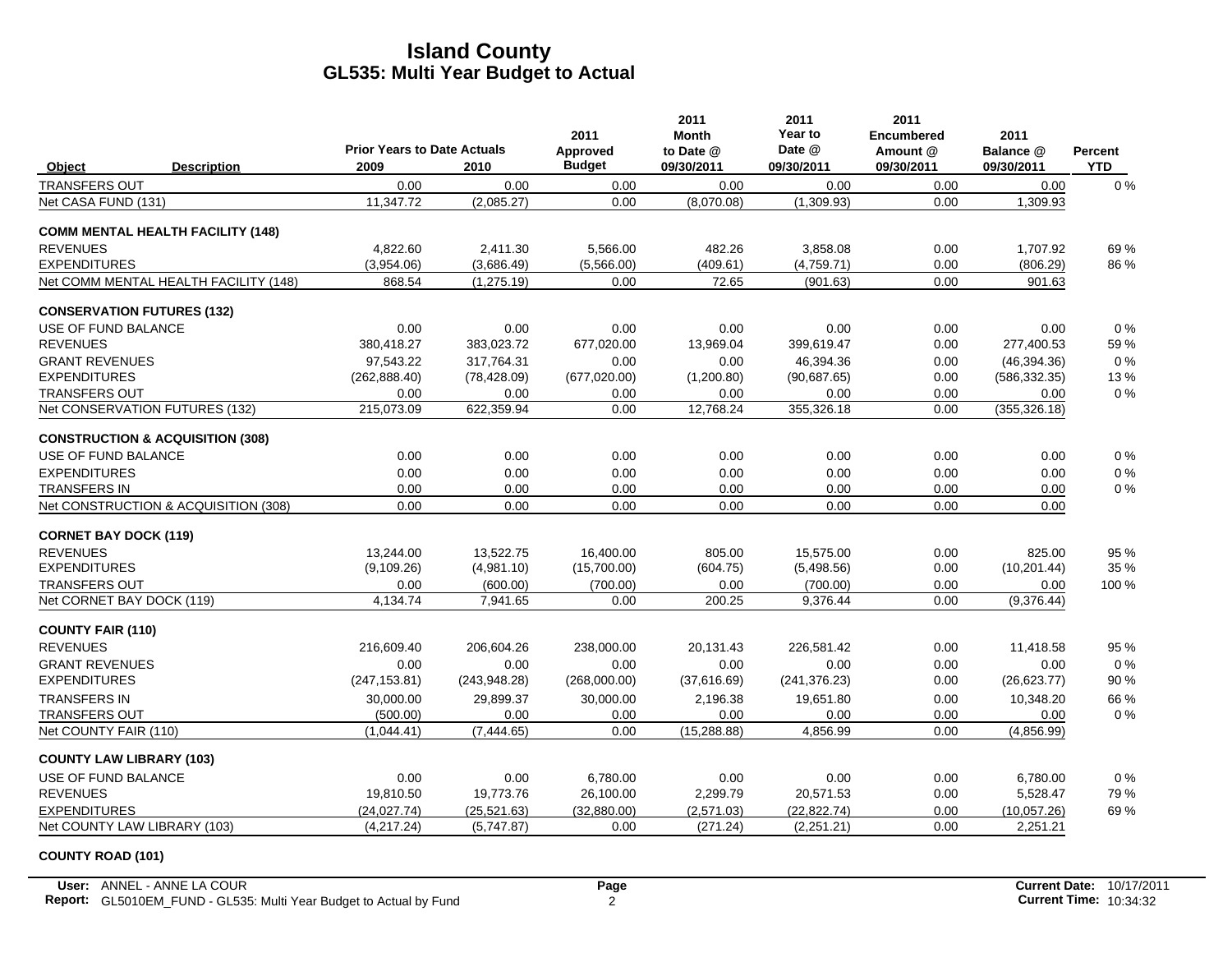|                                   |                                         |                                            |                | 2011                      | 2011<br><b>Month</b>    | 2011<br>Year to      | 2011<br><b>Encumbered</b> | 2011                    |                       |
|-----------------------------------|-----------------------------------------|--------------------------------------------|----------------|---------------------------|-------------------------|----------------------|---------------------------|-------------------------|-----------------------|
| Object                            | <b>Description</b>                      | <b>Prior Years to Date Actuals</b><br>2009 | 2010           | Approved<br><b>Budget</b> | to Date @<br>09/30/2011 | Date @<br>09/30/2011 | Amount @<br>09/30/2011    | Balance @<br>09/30/2011 | Percent<br><b>YTD</b> |
| USE OF FUND BALANCE               |                                         | 0.00                                       | 0.00           | 13,113.00                 | 0.00                    | 0.00                 | 0.00                      | 13,113.00               | 0%                    |
| <b>REVENUES</b>                   |                                         | 9,274,277.13                               | 9,535,970.46   | 14,811,971.00             | 706,755.81              | 9,702,482.55         | 0.00                      | 5,109,488.45            | 66 %                  |
| <b>GRANT REVENUES</b>             |                                         | 827,756.10                                 | 805,032.09     | 4,541,277.00              | 1,492,610.02            | 2,228,739.61         | 0.00                      | 2,312,537.39            | 49 %                  |
| <b>EXPENDITURES</b>               |                                         | (7,949,154.52)                             | (9,232,374.77) | (17,786,764.00)           | (2,220,067.18)          | (11, 113, 398.95)    | 0.00                      | (6,673,365.05)          | 62%                   |
| <b>TRANSFERS IN</b>               |                                         | 0.00                                       | 0.00           | 0.00                      | 0.00                    | 0.00                 | 0.00                      | 0.00                    | $0\%$                 |
| <b>TRANSFERS OUT</b>              |                                         | (1,256,842.79)                             | (1,526,217.00) | (1,579,597.00)            | 0.00                    | (1,514,967.00)       | 0.00                      | (64, 630.00)            | 96 %                  |
| Net COUNTY ROAD (101)             |                                         | 896.035.92                                 | (417, 589.22)  | 0.00                      | (20, 701.35)            | (697, 143.79)        | 0.00                      | 697,143.79              |                       |
| <b>COURTHOUSE EXPANSION (309)</b> |                                         |                                            |                |                           |                         |                      |                           |                         |                       |
| <b>REVENUES</b>                   |                                         | 57.18                                      | 19.18          | 0.00                      | 1.05                    | 12.73                | 0.00                      | (12.73)                 | $0\%$                 |
|                                   | Net COURTHOUSE EXPANSION (309)          | 57.18                                      | 19.18          | 0.00                      | 1.05                    | 12.73                | 0.00                      | (12.73)                 |                       |
|                                   | <b>DEVELOPMENTAL DISABILITIES (114)</b> |                                            |                |                           |                         |                      |                           |                         |                       |
| USE OF FUND BALANCE               |                                         | 0.00                                       | 0.00           | 0.00                      | 0.00                    | 0.00                 | 0.00                      | 0.00                    | 0%                    |
| <b>REVENUES</b>                   |                                         | 102,631.86                                 | 101,412.29     | 190,370.00                | 3,385.92                | 94,015.11            | 0.00                      | 96,354.89               | 49 %                  |
| <b>GRANT REVENUES</b>             |                                         | 261.873.38                                 | 266.184.02     | 517,107.00                | 72.344.00               | 268.371.00           | 0.00                      | 248.736.00              | 52%                   |
| <b>EXPENDITURES</b>               |                                         | (365, 599.73)                              | (352, 198.74)  | (707, 477.00)             | (75,939.89)             | (370, 210.48)        | 0.00                      | (337, 266.52)           | 52 %                  |
| <b>TRANSFERS OUT</b>              |                                         | 0.00                                       | 0.00           | 0.00                      | 0.00                    | (3,968.50)           | 0.00                      | 3,968.50                | $0\%$                 |
|                                   | Net DEVELOPMENTAL DISABILITIES (114)    | (1,094.49)                                 | 15,397.57      | 0.00                      | (209.97)                | (11, 792.87)         | 0.00                      | 11,792.87               |                       |
| <b>DRUG SEIZURE (133)</b>         |                                         |                                            |                |                           |                         |                      |                           |                         |                       |
| USE OF FUND BALANCE               |                                         | 0.00                                       | 0.00           | 0.00                      | 0.00                    | 0.00                 | 0.00                      | 0.00                    | $0\%$                 |
| <b>REVENUES</b>                   |                                         | 2,941.10                                   | 2,829.25       | 10,000.00                 | 120.34                  | 3,133.40             | 0.00                      | 6,866.60                | 31 %                  |
| <b>EXPENDITURES</b>               |                                         | (8,445.44)                                 | 0.00           | (10,000.00)               | 0.00                    | 0.00                 | 0.00                      | (10,000.00)             | $0\%$                 |
| <b>TRANSFERS OUT</b>              |                                         | (10,000.00)                                | 0.00           | 0.00                      | 0.00                    | 0.00                 | 0.00                      | 0.00                    | $0\%$                 |
| Net DRUG SEIZURE (133)            |                                         | (15, 504.34)                               | 2,829.25       | 0.00                      | 120.34                  | 3,133.40             | 0.00                      | (3, 133.40)             |                       |
| <b>ELECTION RESERVE (111)</b>     |                                         |                                            |                |                           |                         |                      |                           |                         |                       |
| USE OF FUND BALANCE               |                                         | 0.00                                       | 0.00           | 0.00                      | 0.00                    | 0.00                 | 0.00                      | 0.00                    | $0\%$                 |
| <b>REVENUES</b>                   |                                         | 68,625.26                                  | 53,383.15      | 250,130.00                | 75,975.49               | 86,901.50            | 0.00                      | 163,228.50              | 35 %                  |
| <b>GRANT REVENUES</b>             |                                         | 0.00                                       | 78,757.89      | 0.00                      | 0.00                    | 1,910.54             | 0.00                      | (1,910.54)              | $0\%$                 |
| <b>EXPENDITURES</b>               |                                         | (159,069.82)                               | (237, 478.35)  | (450, 130.00)             | (28, 465.01)            | (197, 552.02)        | 0.00                      | (252, 577.98)           | 44 %                  |
| <b>TRANSFERS IN</b>               |                                         | 101,700.00                                 | 219,925.00     | 200,000.00                | 0.00                    | 200,000.00           | 0.00                      | 0.00                    | 100 %                 |
| <b>TRANSFERS OUT</b>              |                                         | 0.00                                       | 0.00           | 0.00                      | 0.00                    | 0.00                 | 0.00                      | 0.00                    | $0\%$                 |
| Net ELECTION RESERVE (111)        |                                         | 11.255.44                                  | 114,587.69     | 0.00                      | 47,510.48               | 91,260.02            | 0.00                      | (91, 260.02)            |                       |
| <b>ENHANCED 911 (140)</b>         |                                         |                                            |                |                           |                         |                      |                           |                         |                       |
| <b>REVENUES</b>                   |                                         | 346,211.04                                 | 328,453.17     | 740,000.00                | 0.00                    | 264,504.22           | 0.00                      | 475,495.78              | 36 %                  |
| <b>GRANT REVENUES</b>             |                                         | 0.00                                       | 7,490.37       | 0.00                      | 0.00                    | 0.00                 | 0.00                      | 0.00                    | $0\%$                 |
| <b>EXPENDITURES</b>               |                                         | (275,058.18)                               | (256, 328.05)  | (738, 500.00)             | 0.00                    | (455, 941.46)        | 0.00                      | (282, 558.54)           | 62 %                  |
| <b>TRANSFERS OUT</b>              |                                         | (1, 125.00)                                | (1,500.00)     | (1,500.00)                | 0.00                    | (1,500.00)           | 0.00                      | 0.00                    | 100 %                 |
| Net ENHANCED 911 (140)            |                                         | 70,027.86                                  | 78,115.49      | 0.00                      | 0.00                    | (192, 937.24)        | 0.00                      | 192,937.24              |                       |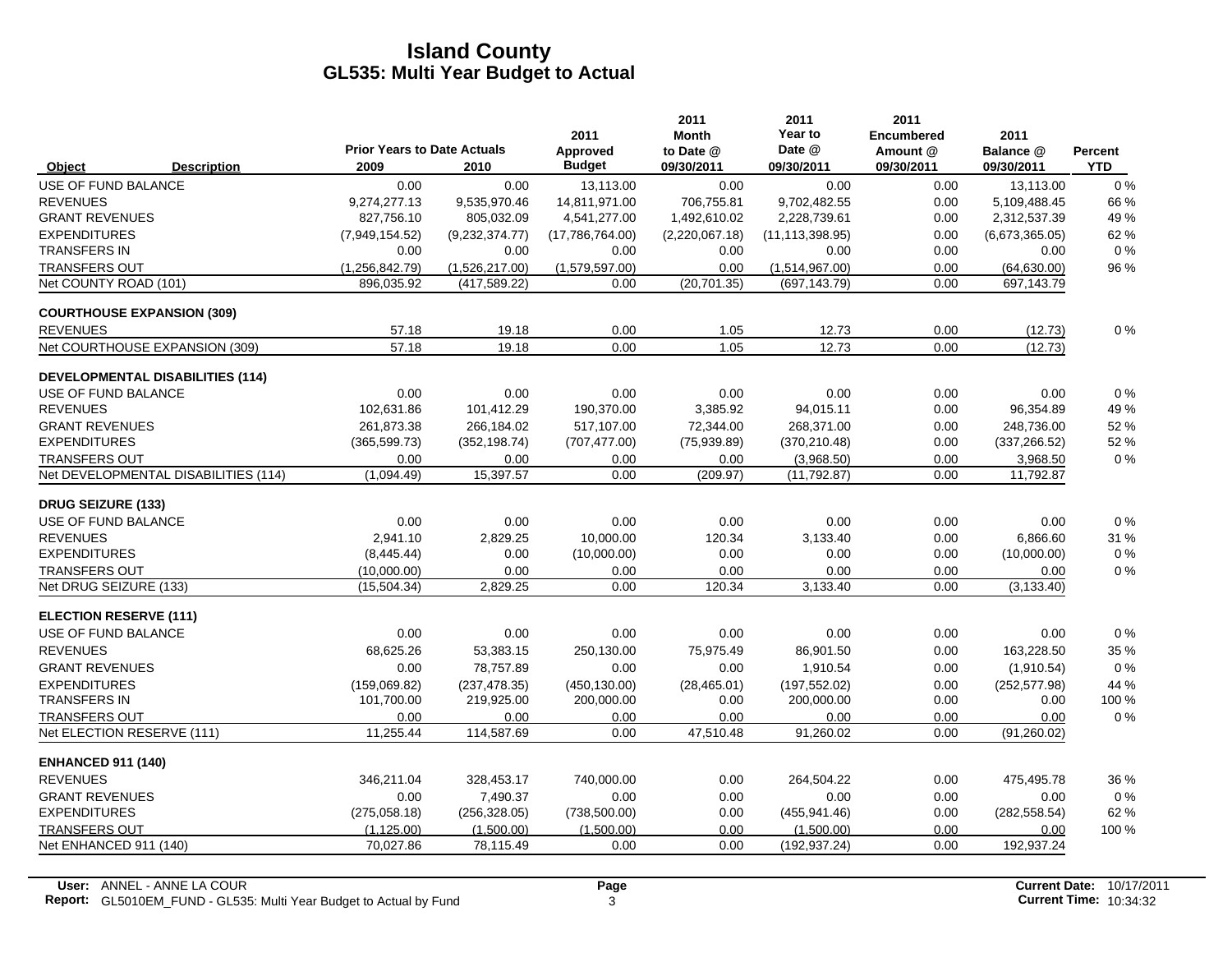| <b>Prior Years to Date Actuals</b><br>Date @<br>Approved<br>to Date @<br>Amount @<br>Balance @<br><b>Budget</b><br>2009<br>2010<br>09/30/2011<br>Object<br><b>Description</b><br>09/30/2011<br>09/30/2011<br>09/30/2011<br><b>EXTENSION SERVICES (160)</b><br><b>REVENUES</b><br>0.00<br>92,992.32<br>61,483.61<br>232,633.00<br>41,067.63<br>169,294.75<br>63,338.25<br><b>GRANT REVENUES</b><br>77,146.45<br>61,962.39<br>176,309.00<br>60,623.83<br>80,291.06<br>0.00<br>96,017.94<br><b>EXPENDITURES</b><br>(438, 553.92)<br>(385, 536.80)<br>(515,609.00)<br>(27, 219.36)<br>(289, 947.44)<br>0.00<br>(225, 661.56)<br><b>TRANSFERS IN</b><br>10,717.00<br>176,769.00<br>149,321.00<br>106,667.00<br>0.00<br>95,950.00<br>0.00<br><b>TRANSFERS OUT</b><br>0.00<br>0.00<br>0.00<br>0.00<br>0.00<br>0.00<br>0.00<br>74,472.10<br>Net EXTENSION SERVICES (160)<br>(91, 646.15)<br>(112, 769.80)<br>0.00<br>55,588.37<br>0.00<br>(55, 588.37)<br><b>FAMILY RES CTR CAMANO (143)</b><br><b>REVENUES</b><br>36,998.23<br>30,959.98<br>52,465.00<br>3,248.02<br>28,628.02<br>0.00<br>23,836.98<br><b>EXPENDITURES</b><br>(37, 727.10)<br>(34, 458.52)<br>(52, 465.00)<br>(3,303.01)<br>(35,612.25)<br>0.00<br>(16, 852.75)<br><b>TRANSFERS OUT</b><br>0.00<br>0.00<br>0.00<br>0.00<br>0.00<br>0.00<br>0.00<br>0.00<br>Net FAMILY RES CTR CAMANO (143)<br>(728.87)<br>(3, 498.54)<br>0.00<br>(54.99)<br>(6,984.23)<br>6,984.23<br><b>FAMILY RES CTR OAK HARBOR (141)</b><br>USE OF FUND BALANCE<br>0.00<br>0.00<br>0.00<br>0.00<br>0.00<br>0.00<br>0.00<br><b>REVENUES</b><br>25,505.10<br>39,010.00<br>55,937.00<br>4,313.10<br>37,049.24<br>0.00<br>18,887.76<br><b>EXPENDITURES</b><br>0.00<br>(18,660.20)<br>(34, 538.97)<br>(35,500.05)<br>(55, 937.00)<br>(4,340.44)<br>(37, 276.80)<br>0.00<br><b>TRANSFERS OUT</b><br>0.00<br>0.00<br>0.00<br>0.00<br>0.00<br>0.00<br>Net FAMILY RES CTR OAK HARBOR (141)<br>0.00<br>(227.56)<br>0.00<br>(9,033.87)<br>3,509.95<br>(27.34)<br>227.56<br><b>FAMILY RES CTR SO WHIDBEY (142)</b><br><b>REVENUES</b><br>2,400.00<br>500.00<br>4,000.00<br>6,639.30<br>4,500.00<br>0.00<br>(1,600.00)<br><b>EXPENDITURES</b><br>(2,400.00)<br>(30.60)<br>(93.60)<br>0.00<br>(2,306.40)<br>(32, 156.18)<br>(13, 170.75)<br><b>TRANSFERS OUT</b><br>0.00<br>0.00<br>0.00<br>0.00<br>0.00<br>0.00<br>Net FAMILY RES CTR SO WHIDBEY (142)<br>(25, 516.88)<br>(8,670.75)<br>0.00<br>469.40<br>3,906.40<br>0.00<br>(3,906.40)<br><b>FEDERAL ASSET FORFEITURE (147)</b><br>USE OF FUND BALANCE<br>0.00<br>0.00<br>0.00<br>0.00<br>0.00<br>0.00<br>0.00<br><b>REVENUES</b><br>4.21<br>69.71<br>5,000.00<br>0.02<br>0.26<br>0.00<br>4,999.74<br><b>EXPENDITURES</b><br>(2, 148.00)<br>(2, 148.00)<br>(5,000.00)<br>0.00<br>(2, 148.00)<br>0.00<br>(2,852.00)<br>0.00<br>0.00<br>0.00<br><b>TRANSFERS OUT</b><br>(20.000.00)<br>0.00<br>0.00<br>0.00<br>Net FEDERAL ASSET FORFEITURE (147)<br>(2, 143.79)<br>0.00<br>0.02<br>(2, 147.74)<br>0.00<br>2,147.74<br>(22,078.29)<br><b>FIRE PERMIT PROGRAM (115)</b><br><b>REVENUES</b><br>20,295.51<br>25,518.57<br>34,282.00<br>0.00<br>22,212.56<br>0.00<br>12,069.44 | <b>Percent</b>                                               |
|--------------------------------------------------------------------------------------------------------------------------------------------------------------------------------------------------------------------------------------------------------------------------------------------------------------------------------------------------------------------------------------------------------------------------------------------------------------------------------------------------------------------------------------------------------------------------------------------------------------------------------------------------------------------------------------------------------------------------------------------------------------------------------------------------------------------------------------------------------------------------------------------------------------------------------------------------------------------------------------------------------------------------------------------------------------------------------------------------------------------------------------------------------------------------------------------------------------------------------------------------------------------------------------------------------------------------------------------------------------------------------------------------------------------------------------------------------------------------------------------------------------------------------------------------------------------------------------------------------------------------------------------------------------------------------------------------------------------------------------------------------------------------------------------------------------------------------------------------------------------------------------------------------------------------------------------------------------------------------------------------------------------------------------------------------------------------------------------------------------------------------------------------------------------------------------------------------------------------------------------------------------------------------------------------------------------------------------------------------------------------------------------------------------------------------------------------------------------------------------------------------------------------------------------------------------------------------------------------------------------------------------------------------------------------------------------------------------------------------------------------------------------------------------------------------------------------------------------------------------------------------------------------------------------------------------------------------------------------------------------------------------------------------------------------------------------------------------------------------------------------------------------|--------------------------------------------------------------|
|                                                                                                                                                                                                                                                                                                                                                                                                                                                                                                                                                                                                                                                                                                                                                                                                                                                                                                                                                                                                                                                                                                                                                                                                                                                                                                                                                                                                                                                                                                                                                                                                                                                                                                                                                                                                                                                                                                                                                                                                                                                                                                                                                                                                                                                                                                                                                                                                                                                                                                                                                                                                                                                                                                                                                                                                                                                                                                                                                                                                                                                                                                                                            | <b>YTD</b>                                                   |
|                                                                                                                                                                                                                                                                                                                                                                                                                                                                                                                                                                                                                                                                                                                                                                                                                                                                                                                                                                                                                                                                                                                                                                                                                                                                                                                                                                                                                                                                                                                                                                                                                                                                                                                                                                                                                                                                                                                                                                                                                                                                                                                                                                                                                                                                                                                                                                                                                                                                                                                                                                                                                                                                                                                                                                                                                                                                                                                                                                                                                                                                                                                                            |                                                              |
|                                                                                                                                                                                                                                                                                                                                                                                                                                                                                                                                                                                                                                                                                                                                                                                                                                                                                                                                                                                                                                                                                                                                                                                                                                                                                                                                                                                                                                                                                                                                                                                                                                                                                                                                                                                                                                                                                                                                                                                                                                                                                                                                                                                                                                                                                                                                                                                                                                                                                                                                                                                                                                                                                                                                                                                                                                                                                                                                                                                                                                                                                                                                            | 73%                                                          |
|                                                                                                                                                                                                                                                                                                                                                                                                                                                                                                                                                                                                                                                                                                                                                                                                                                                                                                                                                                                                                                                                                                                                                                                                                                                                                                                                                                                                                                                                                                                                                                                                                                                                                                                                                                                                                                                                                                                                                                                                                                                                                                                                                                                                                                                                                                                                                                                                                                                                                                                                                                                                                                                                                                                                                                                                                                                                                                                                                                                                                                                                                                                                            | 46 %                                                         |
|                                                                                                                                                                                                                                                                                                                                                                                                                                                                                                                                                                                                                                                                                                                                                                                                                                                                                                                                                                                                                                                                                                                                                                                                                                                                                                                                                                                                                                                                                                                                                                                                                                                                                                                                                                                                                                                                                                                                                                                                                                                                                                                                                                                                                                                                                                                                                                                                                                                                                                                                                                                                                                                                                                                                                                                                                                                                                                                                                                                                                                                                                                                                            | 56 %                                                         |
|                                                                                                                                                                                                                                                                                                                                                                                                                                                                                                                                                                                                                                                                                                                                                                                                                                                                                                                                                                                                                                                                                                                                                                                                                                                                                                                                                                                                                                                                                                                                                                                                                                                                                                                                                                                                                                                                                                                                                                                                                                                                                                                                                                                                                                                                                                                                                                                                                                                                                                                                                                                                                                                                                                                                                                                                                                                                                                                                                                                                                                                                                                                                            | 90%                                                          |
|                                                                                                                                                                                                                                                                                                                                                                                                                                                                                                                                                                                                                                                                                                                                                                                                                                                                                                                                                                                                                                                                                                                                                                                                                                                                                                                                                                                                                                                                                                                                                                                                                                                                                                                                                                                                                                                                                                                                                                                                                                                                                                                                                                                                                                                                                                                                                                                                                                                                                                                                                                                                                                                                                                                                                                                                                                                                                                                                                                                                                                                                                                                                            | $0\%$                                                        |
|                                                                                                                                                                                                                                                                                                                                                                                                                                                                                                                                                                                                                                                                                                                                                                                                                                                                                                                                                                                                                                                                                                                                                                                                                                                                                                                                                                                                                                                                                                                                                                                                                                                                                                                                                                                                                                                                                                                                                                                                                                                                                                                                                                                                                                                                                                                                                                                                                                                                                                                                                                                                                                                                                                                                                                                                                                                                                                                                                                                                                                                                                                                                            |                                                              |
|                                                                                                                                                                                                                                                                                                                                                                                                                                                                                                                                                                                                                                                                                                                                                                                                                                                                                                                                                                                                                                                                                                                                                                                                                                                                                                                                                                                                                                                                                                                                                                                                                                                                                                                                                                                                                                                                                                                                                                                                                                                                                                                                                                                                                                                                                                                                                                                                                                                                                                                                                                                                                                                                                                                                                                                                                                                                                                                                                                                                                                                                                                                                            |                                                              |
|                                                                                                                                                                                                                                                                                                                                                                                                                                                                                                                                                                                                                                                                                                                                                                                                                                                                                                                                                                                                                                                                                                                                                                                                                                                                                                                                                                                                                                                                                                                                                                                                                                                                                                                                                                                                                                                                                                                                                                                                                                                                                                                                                                                                                                                                                                                                                                                                                                                                                                                                                                                                                                                                                                                                                                                                                                                                                                                                                                                                                                                                                                                                            | 55 %                                                         |
|                                                                                                                                                                                                                                                                                                                                                                                                                                                                                                                                                                                                                                                                                                                                                                                                                                                                                                                                                                                                                                                                                                                                                                                                                                                                                                                                                                                                                                                                                                                                                                                                                                                                                                                                                                                                                                                                                                                                                                                                                                                                                                                                                                                                                                                                                                                                                                                                                                                                                                                                                                                                                                                                                                                                                                                                                                                                                                                                                                                                                                                                                                                                            | 68%                                                          |
|                                                                                                                                                                                                                                                                                                                                                                                                                                                                                                                                                                                                                                                                                                                                                                                                                                                                                                                                                                                                                                                                                                                                                                                                                                                                                                                                                                                                                                                                                                                                                                                                                                                                                                                                                                                                                                                                                                                                                                                                                                                                                                                                                                                                                                                                                                                                                                                                                                                                                                                                                                                                                                                                                                                                                                                                                                                                                                                                                                                                                                                                                                                                            | 0%                                                           |
|                                                                                                                                                                                                                                                                                                                                                                                                                                                                                                                                                                                                                                                                                                                                                                                                                                                                                                                                                                                                                                                                                                                                                                                                                                                                                                                                                                                                                                                                                                                                                                                                                                                                                                                                                                                                                                                                                                                                                                                                                                                                                                                                                                                                                                                                                                                                                                                                                                                                                                                                                                                                                                                                                                                                                                                                                                                                                                                                                                                                                                                                                                                                            |                                                              |
|                                                                                                                                                                                                                                                                                                                                                                                                                                                                                                                                                                                                                                                                                                                                                                                                                                                                                                                                                                                                                                                                                                                                                                                                                                                                                                                                                                                                                                                                                                                                                                                                                                                                                                                                                                                                                                                                                                                                                                                                                                                                                                                                                                                                                                                                                                                                                                                                                                                                                                                                                                                                                                                                                                                                                                                                                                                                                                                                                                                                                                                                                                                                            |                                                              |
|                                                                                                                                                                                                                                                                                                                                                                                                                                                                                                                                                                                                                                                                                                                                                                                                                                                                                                                                                                                                                                                                                                                                                                                                                                                                                                                                                                                                                                                                                                                                                                                                                                                                                                                                                                                                                                                                                                                                                                                                                                                                                                                                                                                                                                                                                                                                                                                                                                                                                                                                                                                                                                                                                                                                                                                                                                                                                                                                                                                                                                                                                                                                            | 0%                                                           |
|                                                                                                                                                                                                                                                                                                                                                                                                                                                                                                                                                                                                                                                                                                                                                                                                                                                                                                                                                                                                                                                                                                                                                                                                                                                                                                                                                                                                                                                                                                                                                                                                                                                                                                                                                                                                                                                                                                                                                                                                                                                                                                                                                                                                                                                                                                                                                                                                                                                                                                                                                                                                                                                                                                                                                                                                                                                                                                                                                                                                                                                                                                                                            | 66 %                                                         |
|                                                                                                                                                                                                                                                                                                                                                                                                                                                                                                                                                                                                                                                                                                                                                                                                                                                                                                                                                                                                                                                                                                                                                                                                                                                                                                                                                                                                                                                                                                                                                                                                                                                                                                                                                                                                                                                                                                                                                                                                                                                                                                                                                                                                                                                                                                                                                                                                                                                                                                                                                                                                                                                                                                                                                                                                                                                                                                                                                                                                                                                                                                                                            | 67%                                                          |
|                                                                                                                                                                                                                                                                                                                                                                                                                                                                                                                                                                                                                                                                                                                                                                                                                                                                                                                                                                                                                                                                                                                                                                                                                                                                                                                                                                                                                                                                                                                                                                                                                                                                                                                                                                                                                                                                                                                                                                                                                                                                                                                                                                                                                                                                                                                                                                                                                                                                                                                                                                                                                                                                                                                                                                                                                                                                                                                                                                                                                                                                                                                                            | $0\%$                                                        |
|                                                                                                                                                                                                                                                                                                                                                                                                                                                                                                                                                                                                                                                                                                                                                                                                                                                                                                                                                                                                                                                                                                                                                                                                                                                                                                                                                                                                                                                                                                                                                                                                                                                                                                                                                                                                                                                                                                                                                                                                                                                                                                                                                                                                                                                                                                                                                                                                                                                                                                                                                                                                                                                                                                                                                                                                                                                                                                                                                                                                                                                                                                                                            |                                                              |
|                                                                                                                                                                                                                                                                                                                                                                                                                                                                                                                                                                                                                                                                                                                                                                                                                                                                                                                                                                                                                                                                                                                                                                                                                                                                                                                                                                                                                                                                                                                                                                                                                                                                                                                                                                                                                                                                                                                                                                                                                                                                                                                                                                                                                                                                                                                                                                                                                                                                                                                                                                                                                                                                                                                                                                                                                                                                                                                                                                                                                                                                                                                                            |                                                              |
|                                                                                                                                                                                                                                                                                                                                                                                                                                                                                                                                                                                                                                                                                                                                                                                                                                                                                                                                                                                                                                                                                                                                                                                                                                                                                                                                                                                                                                                                                                                                                                                                                                                                                                                                                                                                                                                                                                                                                                                                                                                                                                                                                                                                                                                                                                                                                                                                                                                                                                                                                                                                                                                                                                                                                                                                                                                                                                                                                                                                                                                                                                                                            | 167 %                                                        |
|                                                                                                                                                                                                                                                                                                                                                                                                                                                                                                                                                                                                                                                                                                                                                                                                                                                                                                                                                                                                                                                                                                                                                                                                                                                                                                                                                                                                                                                                                                                                                                                                                                                                                                                                                                                                                                                                                                                                                                                                                                                                                                                                                                                                                                                                                                                                                                                                                                                                                                                                                                                                                                                                                                                                                                                                                                                                                                                                                                                                                                                                                                                                            | 4 %                                                          |
|                                                                                                                                                                                                                                                                                                                                                                                                                                                                                                                                                                                                                                                                                                                                                                                                                                                                                                                                                                                                                                                                                                                                                                                                                                                                                                                                                                                                                                                                                                                                                                                                                                                                                                                                                                                                                                                                                                                                                                                                                                                                                                                                                                                                                                                                                                                                                                                                                                                                                                                                                                                                                                                                                                                                                                                                                                                                                                                                                                                                                                                                                                                                            | 0.00<br>$0\%$                                                |
|                                                                                                                                                                                                                                                                                                                                                                                                                                                                                                                                                                                                                                                                                                                                                                                                                                                                                                                                                                                                                                                                                                                                                                                                                                                                                                                                                                                                                                                                                                                                                                                                                                                                                                                                                                                                                                                                                                                                                                                                                                                                                                                                                                                                                                                                                                                                                                                                                                                                                                                                                                                                                                                                                                                                                                                                                                                                                                                                                                                                                                                                                                                                            |                                                              |
|                                                                                                                                                                                                                                                                                                                                                                                                                                                                                                                                                                                                                                                                                                                                                                                                                                                                                                                                                                                                                                                                                                                                                                                                                                                                                                                                                                                                                                                                                                                                                                                                                                                                                                                                                                                                                                                                                                                                                                                                                                                                                                                                                                                                                                                                                                                                                                                                                                                                                                                                                                                                                                                                                                                                                                                                                                                                                                                                                                                                                                                                                                                                            |                                                              |
|                                                                                                                                                                                                                                                                                                                                                                                                                                                                                                                                                                                                                                                                                                                                                                                                                                                                                                                                                                                                                                                                                                                                                                                                                                                                                                                                                                                                                                                                                                                                                                                                                                                                                                                                                                                                                                                                                                                                                                                                                                                                                                                                                                                                                                                                                                                                                                                                                                                                                                                                                                                                                                                                                                                                                                                                                                                                                                                                                                                                                                                                                                                                            | $0\%$                                                        |
|                                                                                                                                                                                                                                                                                                                                                                                                                                                                                                                                                                                                                                                                                                                                                                                                                                                                                                                                                                                                                                                                                                                                                                                                                                                                                                                                                                                                                                                                                                                                                                                                                                                                                                                                                                                                                                                                                                                                                                                                                                                                                                                                                                                                                                                                                                                                                                                                                                                                                                                                                                                                                                                                                                                                                                                                                                                                                                                                                                                                                                                                                                                                            | $0\%$                                                        |
|                                                                                                                                                                                                                                                                                                                                                                                                                                                                                                                                                                                                                                                                                                                                                                                                                                                                                                                                                                                                                                                                                                                                                                                                                                                                                                                                                                                                                                                                                                                                                                                                                                                                                                                                                                                                                                                                                                                                                                                                                                                                                                                                                                                                                                                                                                                                                                                                                                                                                                                                                                                                                                                                                                                                                                                                                                                                                                                                                                                                                                                                                                                                            | 43 %                                                         |
|                                                                                                                                                                                                                                                                                                                                                                                                                                                                                                                                                                                                                                                                                                                                                                                                                                                                                                                                                                                                                                                                                                                                                                                                                                                                                                                                                                                                                                                                                                                                                                                                                                                                                                                                                                                                                                                                                                                                                                                                                                                                                                                                                                                                                                                                                                                                                                                                                                                                                                                                                                                                                                                                                                                                                                                                                                                                                                                                                                                                                                                                                                                                            | $0\%$                                                        |
|                                                                                                                                                                                                                                                                                                                                                                                                                                                                                                                                                                                                                                                                                                                                                                                                                                                                                                                                                                                                                                                                                                                                                                                                                                                                                                                                                                                                                                                                                                                                                                                                                                                                                                                                                                                                                                                                                                                                                                                                                                                                                                                                                                                                                                                                                                                                                                                                                                                                                                                                                                                                                                                                                                                                                                                                                                                                                                                                                                                                                                                                                                                                            |                                                              |
|                                                                                                                                                                                                                                                                                                                                                                                                                                                                                                                                                                                                                                                                                                                                                                                                                                                                                                                                                                                                                                                                                                                                                                                                                                                                                                                                                                                                                                                                                                                                                                                                                                                                                                                                                                                                                                                                                                                                                                                                                                                                                                                                                                                                                                                                                                                                                                                                                                                                                                                                                                                                                                                                                                                                                                                                                                                                                                                                                                                                                                                                                                                                            |                                                              |
|                                                                                                                                                                                                                                                                                                                                                                                                                                                                                                                                                                                                                                                                                                                                                                                                                                                                                                                                                                                                                                                                                                                                                                                                                                                                                                                                                                                                                                                                                                                                                                                                                                                                                                                                                                                                                                                                                                                                                                                                                                                                                                                                                                                                                                                                                                                                                                                                                                                                                                                                                                                                                                                                                                                                                                                                                                                                                                                                                                                                                                                                                                                                            | 65 %                                                         |
| <b>EXPENDITURES</b><br>(13,609.45)<br>0.00<br>(24,900.18)<br>(34, 282.00)<br>(275.62)<br>(13, 143.18)<br>(21, 138.82)                                                                                                                                                                                                                                                                                                                                                                                                                                                                                                                                                                                                                                                                                                                                                                                                                                                                                                                                                                                                                                                                                                                                                                                                                                                                                                                                                                                                                                                                                                                                                                                                                                                                                                                                                                                                                                                                                                                                                                                                                                                                                                                                                                                                                                                                                                                                                                                                                                                                                                                                                                                                                                                                                                                                                                                                                                                                                                                                                                                                                      | 38 %                                                         |
| 0.00<br>0.00<br>0.00<br>0.00<br>0.00<br>0.00<br><b>TRANSFERS OUT</b><br>0.00                                                                                                                                                                                                                                                                                                                                                                                                                                                                                                                                                                                                                                                                                                                                                                                                                                                                                                                                                                                                                                                                                                                                                                                                                                                                                                                                                                                                                                                                                                                                                                                                                                                                                                                                                                                                                                                                                                                                                                                                                                                                                                                                                                                                                                                                                                                                                                                                                                                                                                                                                                                                                                                                                                                                                                                                                                                                                                                                                                                                                                                               | $0\%$                                                        |
| Net FIRE PERMIT PROGRAM (115)<br>(4,604.67)<br>11,909.12<br>0.00<br>(275.62)<br>9,069.38<br>0.00<br>(9,069.38)                                                                                                                                                                                                                                                                                                                                                                                                                                                                                                                                                                                                                                                                                                                                                                                                                                                                                                                                                                                                                                                                                                                                                                                                                                                                                                                                                                                                                                                                                                                                                                                                                                                                                                                                                                                                                                                                                                                                                                                                                                                                                                                                                                                                                                                                                                                                                                                                                                                                                                                                                                                                                                                                                                                                                                                                                                                                                                                                                                                                                             |                                                              |
| <b>HISTORICAL PRESERVATION FUND (180)</b>                                                                                                                                                                                                                                                                                                                                                                                                                                                                                                                                                                                                                                                                                                                                                                                                                                                                                                                                                                                                                                                                                                                                                                                                                                                                                                                                                                                                                                                                                                                                                                                                                                                                                                                                                                                                                                                                                                                                                                                                                                                                                                                                                                                                                                                                                                                                                                                                                                                                                                                                                                                                                                                                                                                                                                                                                                                                                                                                                                                                                                                                                                  |                                                              |
| USE OF FUND BALANCE<br>0.00<br>0.00<br>0.00<br>0.00<br>0.00<br>0.00<br>0.00                                                                                                                                                                                                                                                                                                                                                                                                                                                                                                                                                                                                                                                                                                                                                                                                                                                                                                                                                                                                                                                                                                                                                                                                                                                                                                                                                                                                                                                                                                                                                                                                                                                                                                                                                                                                                                                                                                                                                                                                                                                                                                                                                                                                                                                                                                                                                                                                                                                                                                                                                                                                                                                                                                                                                                                                                                                                                                                                                                                                                                                                | $0\%$                                                        |
| <b>REVENUES</b><br>0.00<br>18,000.00<br>1,622.00<br>16,056.00<br>14,686.00<br>0.00<br>3,314.00                                                                                                                                                                                                                                                                                                                                                                                                                                                                                                                                                                                                                                                                                                                                                                                                                                                                                                                                                                                                                                                                                                                                                                                                                                                                                                                                                                                                                                                                                                                                                                                                                                                                                                                                                                                                                                                                                                                                                                                                                                                                                                                                                                                                                                                                                                                                                                                                                                                                                                                                                                                                                                                                                                                                                                                                                                                                                                                                                                                                                                             | 82%                                                          |
| User: ANNEL - ANNE LA COUR<br>Page<br>Report: GL5010EM_FUND - GL535: Multi Year Budget to Actual by Fund<br>$\overline{4}$                                                                                                                                                                                                                                                                                                                                                                                                                                                                                                                                                                                                                                                                                                                                                                                                                                                                                                                                                                                                                                                                                                                                                                                                                                                                                                                                                                                                                                                                                                                                                                                                                                                                                                                                                                                                                                                                                                                                                                                                                                                                                                                                                                                                                                                                                                                                                                                                                                                                                                                                                                                                                                                                                                                                                                                                                                                                                                                                                                                                                 | 10/17/2011<br><b>Current Date:</b><br>Current Time: 10:34:32 |

**Report:** GL5010EM\_FUND - GL535: Multi Year Budget to Actual by Fund 10:04:32 10:34:32 4 **Current Time:** 10:34:32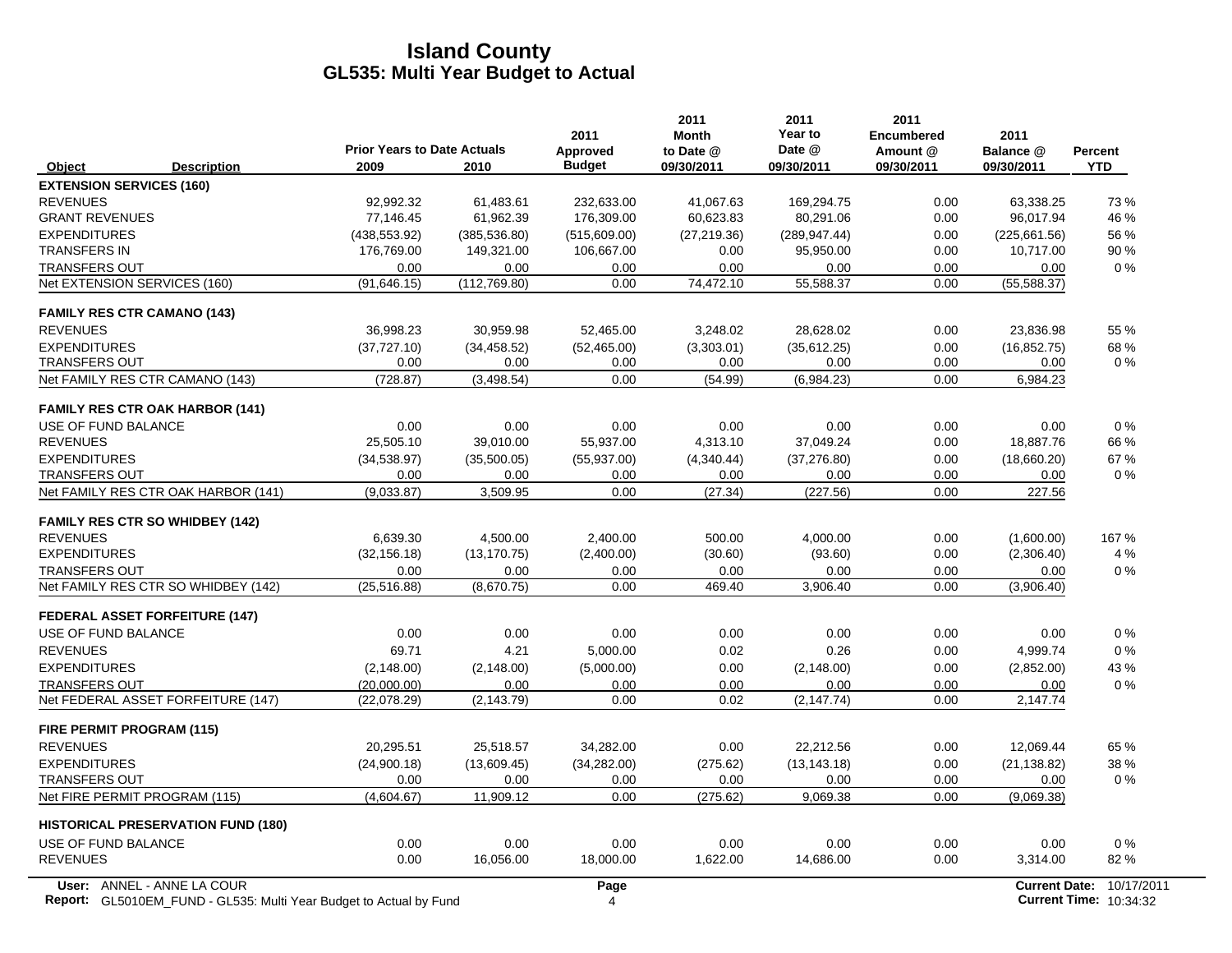|                               |                                           |                                            |               | 2011                      | 2011<br><b>Month</b>    | 2011<br>Year to      | 2011<br><b>Encumbered</b> | 2011                    |                              |
|-------------------------------|-------------------------------------------|--------------------------------------------|---------------|---------------------------|-------------------------|----------------------|---------------------------|-------------------------|------------------------------|
| Object                        | <b>Description</b>                        | <b>Prior Years to Date Actuals</b><br>2009 | 2010          | Approved<br><b>Budget</b> | to Date @<br>09/30/2011 | Date @<br>09/30/2011 | Amount @<br>09/30/2011    | Balance @<br>09/30/2011 | <b>Percent</b><br><b>YTD</b> |
| <b>EXPENDITURES</b>           |                                           | 0.00                                       | (12,000.00)   | (18,000.00)               | 0.00                    | (19, 293.55)         | 0.00                      | 1,293.55                | 107%                         |
| <b>TRANSFERS IN</b>           |                                           | 0.00                                       | 0.00          | 0.00                      | 0.00                    | 0.00                 | 0.00                      | 0.00                    | $0\%$                        |
| <b>TRANSFERS OUT</b>          |                                           | 0.00                                       | 0.00          | 0.00                      | 0.00                    | (12,000.00)          | 0.00                      | 12,000.00               | 0%                           |
|                               | Net HISTORICAL PRESERVATION FUND (180)    | 0.00                                       | 4,056.00      | 0.00                      | 1,622.00                | (16,607.55)          | 0.00                      | 16,607.55               |                              |
| <b>HOMELESS HOUSING (106)</b> |                                           |                                            |               |                           |                         |                      |                           |                         |                              |
| USE OF FUND BALANCE           |                                           | 0.00                                       | 0.00          | 0.00                      | 0.00                    | 0.00                 | 0.00                      | 0.00                    | $0\%$                        |
| <b>REVENUES</b>               |                                           | 233.564.52                                 | 307,794.59    | 320,120.00                | 31,481.25               | 276,985.09           | 0.00                      | 43,134.91               | 87%                          |
| <b>GRANT REVENUES</b>         |                                           | 91.136.10                                  | 85,562.03     | 142,998.00                | 26,305.93               | 119.720.27           | 0.00                      | 23,277.73               | 84 %                         |
| <b>EXPENDITURES</b>           |                                           | (204, 556.14)                              | (211, 562.52) | (460, 118.00)             | (20,919.04)             | (240, 982.20)        | 0.00                      | (219, 135.80)           | 52 %                         |
| <b>TRANSFERS OUT</b>          |                                           | 0.00                                       | 0.00          | (3,000.00)                | 0.00                    | (1,587.40)           | 0.00                      | (1,412.60)              | 53 %                         |
| Net HOMELESS HOUSING (106)    |                                           | 120, 144. 48                               | 181,794.10    | 0.00                      | 36,868.14               | 154, 135.76          | 0.00                      | (154, 135.76)           |                              |
|                               | <b>JOINT TOURISM PROMOTION (146)</b>      |                                            |               |                           |                         |                      |                           |                         |                              |
| USE OF FUND BALANCE           |                                           | 0.00                                       | 0.00          | 0.00                      | 0.00                    | 0.00                 | 0.00                      | 0.00                    | 0%                           |
| <b>REVENUES</b>               |                                           | 107.353.18                                 | 107,595.89    | 180.000.00                | 18.144.01               | 134.930.73           | 0.00                      | 45.069.27               | 75 %                         |
| <b>EXPENDITURES</b>           |                                           | (157, 376.02)                              | (192, 893.16) | (180,000.00)              | (10, 354.78)            | (163, 261.63)        | 0.00                      | (16,738.37)             | 91 %                         |
|                               | Net JOINT TOURISM PROMOTION (146)         | (50,022.84)                                | (85, 297.27)  | 0.00                      | 7,789.23                | (28, 330.90)         | 0.00                      | 28,330.90               |                              |
|                               | <b>JUVENILE DETENTION CENTER (145)</b>    |                                            |               |                           |                         |                      |                           |                         |                              |
| USE OF FUND BALANCE           |                                           | 0.00                                       | 0.00          | 0.00                      | 0.00                    | 0.00                 | 0.00                      | 0.00                    | 0%                           |
| <b>REVENUES</b>               |                                           | 623,018.91                                 | 571,697.35    | 728,050.00                | 64,774.29               | 555,661.38           | 0.00                      | 172,388.62              | 76 %                         |
| <b>GRANT REVENUES</b>         |                                           | 0.00                                       | 8,551.40      | 8,000.00                  | 498.46                  | 6.007.99             | 0.00                      | 1,992.01                | 75 %                         |
| <b>EXPENDITURES</b>           |                                           | (800, 397.19)                              | (832, 779.76) | (1,093,050.00)            | (80, 208.19)            | (749, 106.61)        | 0.00                      | (343.943.39)            | 69%                          |
| <b>TRANSFERS IN</b>           |                                           | 0.00                                       | 0.00          | 403,000.00                | 0.00                    | 403,000.00           | 0.00                      | 0.00                    | 100 %                        |
| <b>TRANSFERS OUT</b>          |                                           | (1,077.90)                                 | (46,500.00)   | (46,000.00)               | 0.00                    | (45, 400.00)         | 0.00                      | (600.00)                | 99 %                         |
|                               | Net JUVENILE DETENTION CENTER (145)       | (178, 456.18)                              | (299, 031.01) | 0.00                      | (14, 935.44)            | 170,162.76           | 0.00                      | (170, 162.76)           |                              |
|                               | <b>LOW-INCOME HOUSING SURCHARGE (105)</b> |                                            |               |                           |                         |                      |                           |                         |                              |
| USE OF FUND BALANCE           |                                           | 0.00                                       | 0.00          | 0.00                      | 0.00                    | 0.00                 | 0.00                      | 0.00                    | 0%                           |
| <b>REVENUES</b>               |                                           | 95,276.12                                  | 75,228.28     | 124,536.00                | 7,362.66                | 69,768.22            | 0.00                      | 54,767.78               | 56 %                         |
| <b>EXPENDITURES</b>           |                                           | (18,054.00)                                | (90,069,00)   | (124, 536.00)             | (1,727.88)              | (14,988.33)          | 0.00                      | (109, 547.67)           | 12%                          |
| <b>TRANSFERS OUT</b>          |                                           | 0.00                                       | 0.00          | 0.00                      | 0.00                    | 0.00                 | 0.00                      | 0.00                    | $0\%$                        |
|                               | Net LOW-INCOME HOUSING SURCHARGE (105)    | 77,222.12                                  | (14, 840.72)  | 0.00                      | 5.634.78                | 54.779.89            | 0.00                      | (54, 779.89)            |                              |
| <b>MENTAL HEALTH (113)</b>    |                                           |                                            |               |                           |                         |                      |                           |                         |                              |
| USE OF FUND BALANCE           |                                           | 0.00                                       | 0.00          | 0.00                      | 0.00                    | 0.00                 | 0.00                      | 0.00                    | $0\%$                        |
| <b>REVENUES</b>               |                                           | 173,840.82                                 | 152,806.80    | 326,157.00                | 3,385.92                | 94,015.13            | 0.00                      | 232,141.87              | 29 %                         |
| <b>GRANT REVENUES</b>         |                                           | 0.00                                       | 20,477.51     | 0.00                      | 11,177.82               | 75,105.62            | 0.00                      | (75, 105.62)            | 0%                           |
| <b>EXPENDITURES</b>           |                                           | (189, 055.57)                              | (178,051.66)  | (326, 157.00)             | (20, 323.67)            | (192, 984.85)        | 0.00                      | (133, 172.15)           | 59 %                         |
| <b>TRANSFERS OUT</b>          |                                           | 0.00                                       | 0.00          | 0.00                      | 0.00                    | (3,968.50)           | 0.00                      | 3,968.50                | 0%                           |
| Net MENTAL HEALTH (113)       |                                           | (15, 214.75)                               | (4,767.35)    | 0.00                      | (5,759.93)              | (27, 832.60)         | 0.00                      | 27,832.60               |                              |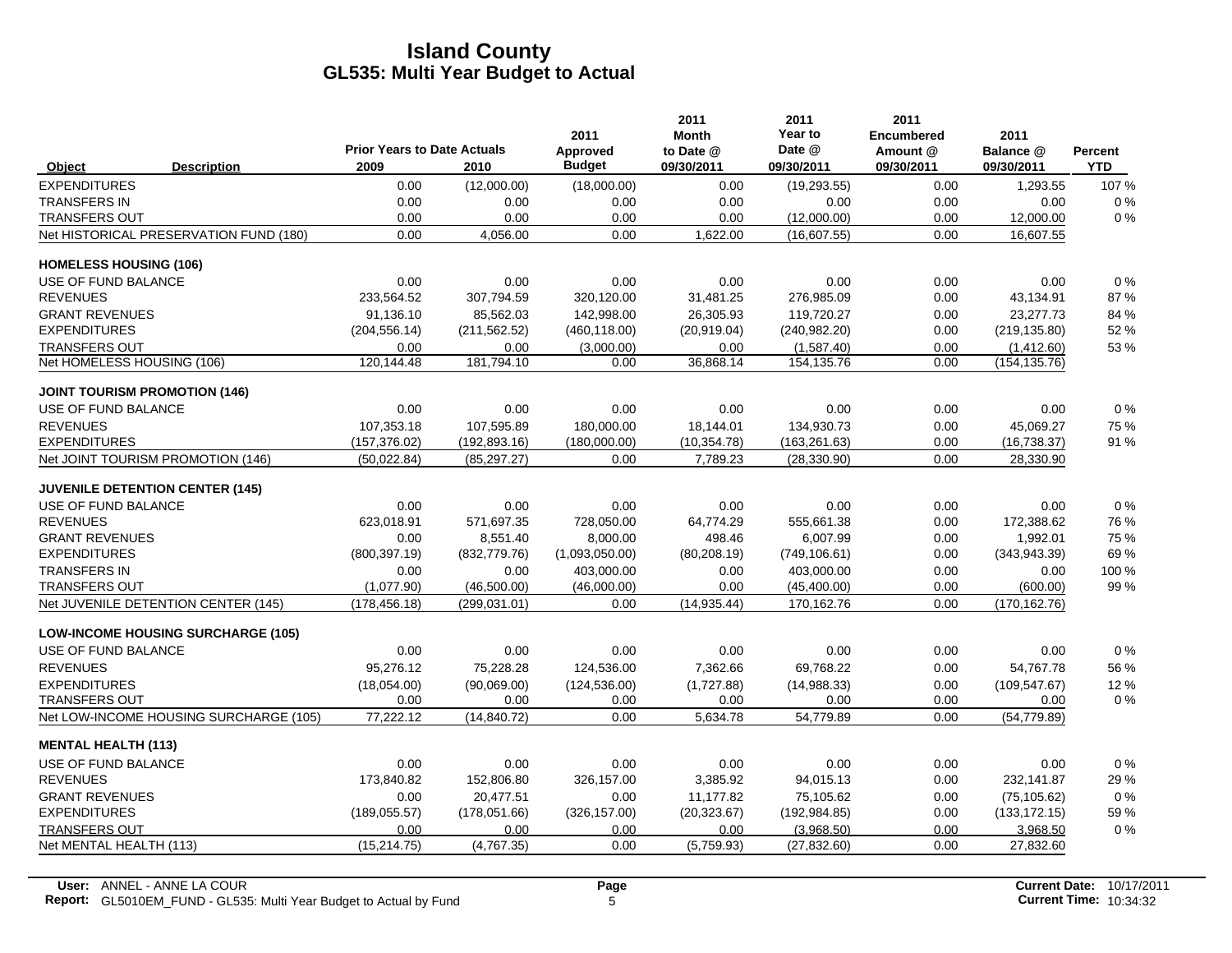|                            |                                          |                                            |                | 2011                      | 2011<br><b>Month</b>    | 2011<br>Year to      | 2011<br><b>Encumbered</b> | 2011                    |                       |
|----------------------------|------------------------------------------|--------------------------------------------|----------------|---------------------------|-------------------------|----------------------|---------------------------|-------------------------|-----------------------|
| Object                     | <b>Description</b>                       | <b>Prior Years to Date Actuals</b><br>2009 | 2010           | Approved<br><b>Budget</b> | to Date @<br>09/30/2011 | Date @<br>09/30/2011 | Amount @<br>09/30/2011    | Balance @<br>09/30/2011 | Percent<br><b>YTD</b> |
|                            | MH THERAPEUTIC COURT SALES TAX (126)     |                                            |                |                           |                         |                      |                           |                         |                       |
| USE OF FUND BALANCE        |                                          | 0.00                                       | 0.00           | 21,300.00                 | 0.00                    | 0.00                 | 0.00                      | 21,300.00               | $0\%$                 |
| <b>REVENUES</b>            |                                          | 598,769.18                                 | 563,822.59     | 741,683.00                | 64,131.82               | 552,654.75           | 0.00                      | 189,028.25              | 75 %                  |
| <b>GRANT REVENUES</b>      |                                          | 16.393.61                                  | 8,765.92       | 28.994.00                 | 0.00                    | 27.238.09            | 0.00                      | 1,755.91                | 94 %                  |
| <b>EXPENDITURES</b>        |                                          | (270, 451.13)                              | (396, 815.64)  | (739, 177.00)             | (48, 537.68)            | (448,079.40)         | 0.00                      | (291, 097.60)           | 61 %                  |
| <b>TRANSFERS IN</b>        |                                          | 11,904.75                                  | 0.00           | 0.00                      | 0.00                    | 0.00                 | 0.00                      | 0.00                    | 0%                    |
| <b>TRANSFERS OUT</b>       |                                          | 0.00                                       | (52,800.00)    | (52,800.00)               | 0.00                    | (53, 274.80)         | 0.00                      | 474.80                  | 101 %                 |
|                            | Net MH THERAPEUTIC COURT SALES TAX (126) | 356,616.41                                 | 122,972.87     | 0.00                      | 15,594.14               | 78,538.64            | 0.00                      | (78, 538.64)            |                       |
| PATHS & TRAILS (137)       |                                          |                                            |                |                           |                         |                      |                           |                         |                       |
| <b>REVENUES</b>            |                                          | 0.00                                       | 0.00           | 0.00                      | 0.00                    | 0.00                 | 0.00                      | 0.00                    | $0\%$                 |
| <b>GRANT REVENUES</b>      |                                          | 0.00                                       | 10,365.68      | 159,000.00                | 0.00                    | 56,367.40            | 0.00                      | 102,632.60              | 35 %                  |
| <b>EXPENDITURES</b>        |                                          | (109, 247.96)                              | (46, 776.66)   | (244,000.00)              | 0.00                    | (12, 432.91)         | 0.00                      | (231, 567.09)           | 5 %                   |
| <b>TRANSFERS IN</b>        |                                          | 0.00                                       | 0.00           | 85,000.00                 | 0.00                    | 0.00                 | 0.00                      | 85,000.00               | 0%                    |
| <b>TRANSFERS OUT</b>       |                                          | 0.00                                       | 0.00           | 0.00                      | 0.00                    | 0.00                 | 0.00                      | 0.00                    | 0%                    |
| Net PATHS & TRAILS (137)   |                                          | (109, 247.96)                              | (36, 410.98)   | 0.00                      | 0.00                    | 43,934.49            | 0.00                      | (43,934.49)             |                       |
|                            | PUBLIC HEALTH POOLING (104)              |                                            |                |                           |                         |                      |                           |                         |                       |
| USE OF FUND BALANCE        |                                          | 0.00                                       | 0.00           | 0.00                      | 0.00                    | 0.00                 | 0.00                      | 0.00                    | 0%                    |
| <b>REVENUES</b>            |                                          | 927,817.50                                 | 1.007.480.06   | 1,211,291.00              | 49.469.96               | 758.925.18           | 0.00                      | 452,365.82              | 63%                   |
| <b>GRANT REVENUES</b>      |                                          | 806,010.55                                 | 722,446.17     | 1,160,340.00              | 273,284.28              | 962,895.43           | 0.00                      | 197,444.57              | 83%                   |
| <b>EXPENDITURES</b>        |                                          | (2, 133, 435.60)                           | (2,296,205.62) | (2,611,152.00)            | (215, 641.38)           | (2,089,070.29)       | 0.00                      | (522,081.71)            | 80%                   |
| <b>TRANSFERS IN</b>        |                                          | 371,332.21                                 | 721,159.77     | 409,391.00                | 0.00                    | 425,274.00           | 0.00                      | (15,883.00)             | 104 %                 |
| <b>TRANSFERS OUT</b>       |                                          | (140, 203.04)                              | (147, 967.00)  | (169, 870.00)             | 0.00                    | (114, 267.00)        | 0.00                      | (55,603.00)             | 67 %                  |
|                            | Net PUBLIC HEALTH POOLING (104)          | (168, 478.38)                              | 6,913.38       | 0.00                      | 107,112.86              | (56, 242.68)         | 0.00                      | 56,242.68               |                       |
| <b>PUBLIC WORKS (139)</b>  |                                          |                                            |                |                           |                         |                      |                           |                         |                       |
| <b>USE OF FUND BALANCE</b> |                                          | 0.00                                       | 0.00           | 22,865.00                 | 0.00                    | 0.00                 | 0.00                      | 22,865.00               | $0\%$                 |
| <b>REVENUES</b>            |                                          | 0.00                                       | 0.00           | 650.00                    | 0.00                    | 0.00                 | 0.00                      | 650.00                  | 0%                    |
| <b>EXPENDITURES</b>        |                                          | (330, 168.09)                              | (319, 452.82)  | (445, 115.00)             | (37,992.55)             | (321, 997.11)        | 0.00                      | (123, 117.89)           | 72%                   |
| <b>TRANSFERS IN</b>        |                                          | 297,033.78                                 | 419,912.00     | 421,600.00                | 0.00                    | 431,600.00           | 0.00                      | (10,000.00)             | 102%                  |
| <b>TRANSFERS OUT</b>       |                                          | 0.00                                       | 0.00           | 0.00                      | 0.00                    | 0.00                 | 0.00                      | 0.00                    | 0%                    |
| Net PUBLIC WORKS (139)     |                                          | (33, 134.31)                               | 100,459.18     | 0.00                      | (37,992.55)             | 109,602.89           | 0.00                      | (109, 602.89)           |                       |
|                            | <b>REET 1 CAPITAL IMPROVEMENTS (134)</b> |                                            |                |                           |                         |                      |                           |                         |                       |
| USE OF FUND BALANCE        |                                          | 0.00                                       | 0.00           | 600,000.00                | 0.00                    | 0.00                 | 0.00                      | 600,000.00              | 0%                    |
| <b>REVENUES</b>            |                                          | 404,633.82                                 | 513,086.75     | 600,000.00                | 77,900.83               | 463,898.69           | 0.00                      | 136,101.31              | <b>77%</b>            |
| <b>EXPENDITURES</b>        |                                          | (138, 651.08)                              | (96, 578.28)   | (1, 150, 700.00)          | (274, 015.56)           | (765, 984.78)        | 0.00                      | (384, 715.22)           | 67%                   |
| <b>TRANSFERS IN</b>        |                                          | 0.00                                       | 0.00           | 0.00                      | 0.00                    | 0.00                 | 0.00                      | 0.00                    | $0\%$                 |
| <b>TRANSFERS OUT</b>       |                                          | (63, 525.00)                               | (76, 799.37)   | (49,300.00)               | (2, 196.38)             | (68,951.80)          | 0.00                      | 19,651.80               | 140 %                 |
|                            | Net REET 1 CAPITAL IMPROVEMENTS (134)    | 202,457.74                                 | 339,709.10     | 0.00                      | (198, 311, 11)          | (371, 037.89)        | 0.00                      | 371,037.89              |                       |

#### **REET 2 CAPITAL FACILITIES (135)**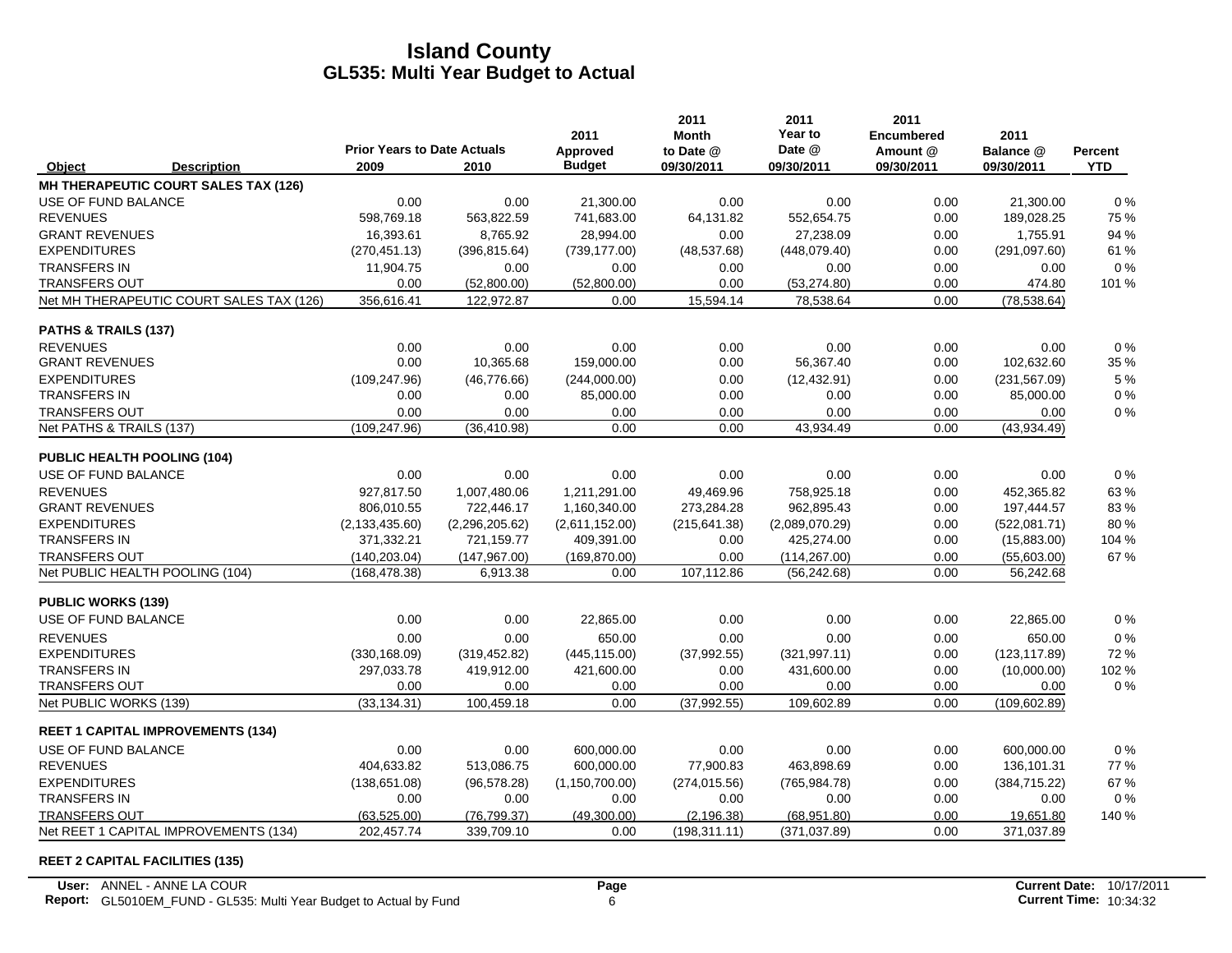|                                                                                                         | <b>Prior Years to Date Actuals</b> |               | 2011<br>Approved       | 2011<br><b>Month</b><br>to Date @ | 2011<br>Year to<br>Date @ | 2011<br><b>Encumbered</b><br>Amount @ | 2011<br>Balance @    | Percent                                     |
|---------------------------------------------------------------------------------------------------------|------------------------------------|---------------|------------------------|-----------------------------------|---------------------------|---------------------------------------|----------------------|---------------------------------------------|
| <b>Description</b><br>Object                                                                            | 2009                               | 2010          | <b>Budget</b>          | 09/30/2011                        | 09/30/2011                | 09/30/2011                            | 09/30/2011           | <b>YTD</b>                                  |
| <b>USE OF FUND BALANCE</b>                                                                              | 0.00                               | 0.00          | 294,505.00             | 0.00                              | 0.00                      | 0.00                                  | 294,505.00           | $0\%$                                       |
| <b>REVENUES</b>                                                                                         | 404,633.82                         | 514,773.15    | 600,000.00             | 77,900.83                         | 463,898.69                | 0.00                                  | 136,101.31           | 77 %                                        |
| <b>GRANT REVENUES</b>                                                                                   | 0.00                               | 0.00          | 0.00                   | 0.00                              | 0.00                      | 0.00                                  | 0.00                 | $0\%$                                       |
| <b>EXPENDITURES</b>                                                                                     | (203, 775.01)                      | (167, 231.36) | (707, 575.00)          | (19, 726.54)                      | (163, 632.00)             | 0.00                                  | (543.943.00)         | 23 %                                        |
| <b>TRANSFERS OUT</b>                                                                                    | (183, 451.73)                      | (153, 320.00) | (186, 930.00)          | 0.00                              | (186, 230.00)             | 0.00                                  | (700.00)             | 100 %                                       |
| Net REET 2 CAPITAL FACILITIES (135)                                                                     | 17,407.08                          | 194,221.79    | 0.00                   | 58,174.29                         | 114,036.69                | 0.00                                  | (114, 036.69)        |                                             |
| <b>REET ELECTRONIC TECHNOLOGY (150)</b>                                                                 |                                    |               |                        |                                   |                           |                                       |                      |                                             |
| <b>REVENUES</b>                                                                                         | 16,280.78                          | 13.608.89     | 22.000.00              | 0.00                              | 0.00                      | 0.00                                  | 22,000.00            | 0%                                          |
| <b>GRANT REVENUES</b>                                                                                   | 0.00                               | 100,000.00    | 0.00                   | 0.00                              | 0.00                      | 0.00                                  | 0.00                 | $0\%$                                       |
| <b>EXPENDITURES</b>                                                                                     | 0.00                               | (102, 283.14) | (22,000.00)            | 0.00                              | (4,821.91)                | 0.00                                  | (17, 178.09)         | 22 %                                        |
| <b>TRANSFERS OUT</b>                                                                                    | 0.00                               | 0.00          | 0.00                   | 0.00                              | 0.00                      | 0.00                                  | 0.00                 | $0\%$                                       |
| Net REET ELECTRONIC TECHNOLOGY (150)                                                                    | 16,280.78                          | 11,325.75     | 0.00                   | 0.00                              | (4,821.91)                | 0.00                                  | 4,821.91             |                                             |
| <b>RURAL COUNTY SALES TAX (121)</b>                                                                     |                                    |               |                        |                                   |                           |                                       |                      |                                             |
| USE OF FUND BALANCE                                                                                     | 0.00                               | 0.00          | 991,600.00             | 0.00                              | 0.00                      | 0.00                                  | 991,600.00           | $0\%$                                       |
| <b>REVENUES</b>                                                                                         | 537,183.45                         | 509,567.88    | 725,400.00             | 58,283.74                         | 494,302.25                | 0.00                                  | 231,097.75           | 68 %                                        |
| <b>EXPENDITURES</b>                                                                                     | (67,000.00)                        | (661,058.24)  | (1,714,300.00)         | (16,750.00)                       | (306, 212.13)             | 0.00                                  | (1,408,087.87)       | 18%                                         |
| <b>TRANSFERS OUT</b>                                                                                    | 0.00                               | (2,800.00)    | (2,700.00)             | 0.00                              | (2,700.00)                | 0.00                                  | 0.00                 | 100 %                                       |
| Net RURAL COUNTY SALES TAX (121)                                                                        | 470,183.45                         | (154, 290.36) | 0.00                   | 41,533.74                         | 185,390.12                | 0.00                                  | (185, 390.12)        |                                             |
| STORM & SURFACE WATER UTILITY (144)                                                                     |                                    |               |                        |                                   |                           |                                       |                      |                                             |
| USE OF FUND BALANCE                                                                                     | 0.00                               | 0.00          | 0.00                   | 0.00                              | 0.00                      | 0.00                                  | 0.00                 | $0\%$                                       |
| <b>REVENUES</b>                                                                                         | 2,499.79                           | 89.46         | 110.00                 | 39.52                             | 64.66                     | 0.00                                  | 45.34                | 59 %                                        |
| <b>EXPENDITURES</b>                                                                                     | (3,643.60)                         | (3,337.06)    | (26,040.00)            | (9.63)                            | (3,047.94)                | 0.00                                  | (22,992.06)          | 12%                                         |
| <b>TRANSFERS IN</b>                                                                                     | 4,815.00                           | 6,420.00      | 25,930.00              | 0.00                              | 25,930.00                 | 0.00                                  | 0.00                 | 100 %                                       |
| Net STORM & SURFACE WATER UTILITY (144)                                                                 | 3,671.19                           | 3,172.40      | 0.00                   | 29.89                             | 22,946.72                 | 0.00                                  | (22, 946.72)         |                                             |
| TREASURER'S M & O (116)                                                                                 |                                    |               |                        |                                   |                           |                                       |                      |                                             |
| USE OF FUND BALANCE                                                                                     | 0.00                               | 0.00          | 30.171.00              | 0.00                              | 0.00                      | 0.00                                  | 30.171.00            | 0%                                          |
| <b>REVENUES</b>                                                                                         | 15,012.64                          | 26,694.81     | 38,010.00              | 8,646.79                          | 43,664.41                 | 0.00                                  | (5,654.41)           | 115 %                                       |
| <b>EXPENDITURES</b>                                                                                     | (22, 687.41)                       | (26, 473.71)  | (68, 181.00)           | (4,750.57)                        | (56, 182.46)              | 0.00                                  | (11,998.54)          | 82%                                         |
| <b>TRANSFERS OUT</b>                                                                                    | 0.00                               | 0.00          | 0.00                   | 0.00                              | 0.00                      | 0.00                                  | 0.00                 | $0\%$                                       |
| Net TREASURER'S M & O (116)                                                                             | (7,674.77)                         | 221.10        | 0.00                   | 3,896.22                          | (12, 518.05)              | 0.00                                  | 12,518.05            |                                             |
| <b>TRIAL COURT IMPROVEMENT (157)</b>                                                                    |                                    |               |                        |                                   |                           |                                       |                      |                                             |
| <b>REVENUES</b>                                                                                         | 323.85                             | 17,994.43     | 5.000.00               | 9.52                              | 17,843.08                 | 0.00                                  | (12,843.08)          | 357 %                                       |
| <b>EXPENDITURES</b>                                                                                     | (1,904.46)                         | (5,380.65)    | (5,000.00)             | 0.00                              | (2,535.08)                | 0.00                                  | (2,464.92)           | 51 %                                        |
| Net TRIAL COURT IMPROVEMENT (157)                                                                       | (1,580.61)                         | 12,613.78     | 0.00                   | 9.52                              | 15,308.00                 | 0.00                                  | (15,308.00)          |                                             |
| <b>VETERANS ASSISTANCE (107)</b>                                                                        |                                    |               |                        |                                   |                           |                                       |                      |                                             |
| USE OF FUND BALANCE                                                                                     | 0.00                               | 0.00          | 84.988.00              | 0.00                              | 0.00                      | 0.00                                  | 84,988.00            | 0%                                          |
| <b>REVENUES</b>                                                                                         | 2,994.25                           | 3,619.71      | 35,030.00              | 43.65                             | 735.57                    | 0.00                                  | 34,294.43            | 2%                                          |
| User: ANNEL - ANNE LA COUR<br><b>Report:</b> GL5010EM FUND - GL535: Multi Year Budget to Actual by Fund |                                    |               | Page<br>$\overline{7}$ |                                   |                           |                                       | <b>Current Date:</b> | 10/17/2011<br><b>Current Time: 10:34:32</b> |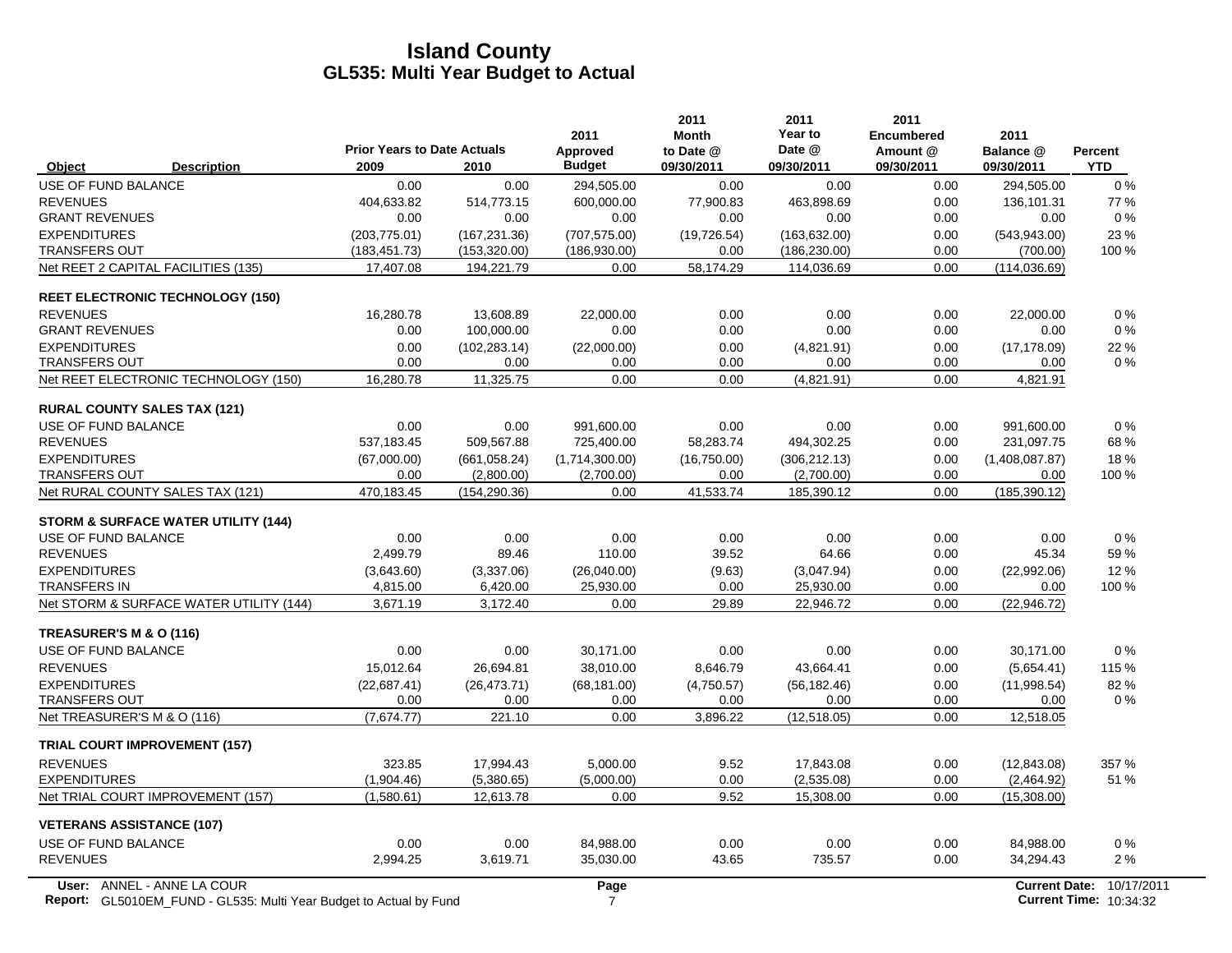|                                       |                    | <b>Prior Years to Date Actuals</b> |               | 2011<br>Approved | 2011<br>Month<br>to Date @ | 2011<br>Year to<br>Date @ | 2011<br><b>Encumbered</b><br>Amount @ | 2011<br>Balance @ | Percent |
|---------------------------------------|--------------------|------------------------------------|---------------|------------------|----------------------------|---------------------------|---------------------------------------|-------------------|---------|
| Object                                | <b>Description</b> | 2009                               | 2010          | <b>Budget</b>    | 09/30/2011                 | 09/30/2011                | 09/30/2011                            | 09/30/2011        | YTD.    |
| <b>EXPENDITURES</b>                   |                    | (48, 232.97)                       | (57, 841.03)  | (117, 518.00)    | (8,260.80)                 | (56,839.60)               | 0.00                                  | (60, 678.40)      | 48 %    |
| <b>TRANSFERS OUT</b>                  |                    | 0.00                               | 0.00          | (2,500.00)       | 0.00                       | (1,587.40)                | 0.00                                  | (912.60)          | 63 %    |
| Net VETERANS ASSISTANCE (107)         |                    | (45, 238.72)                       | (54, 221.32)  | 0.00             | (8,217.15)                 | (57,691.43)               | 0.00                                  | 57,691.43         |         |
| <b>WATER QUALITY ASSISTANCE (149)</b> |                    |                                    |               |                  |                            |                           |                                       |                   |         |
| <b>REVENUES</b>                       |                    | 169.267.47                         | 109.424.40    | 242.130.00       | 20,923.63                  | 78,446.48                 | 0.00                                  | 163,683.52        | 32%     |
| <b>GRANT REVENUES</b>                 |                    | 7.500.00                           | 0.00          | 100.000.00       | 0.00                       | 15.925.45                 | 0.00                                  | 84.074.55         | 16 %    |
| <b>EXPENDITURES</b>                   |                    | (209, 870.99)                      | (190, 273.08) | (342, 130.00)    | (68, 213.79)               | (221, 546.23)             | 0.00                                  | (120, 583.77)     | 65 %    |
| <b>TRANSFERS IN</b>                   |                    | 0.00                               | 0.00          | 0.00             | 0.00                       | 0.00                      | 0.00                                  | 0.00              | $0\%$   |
| <b>TRANSFERS OUT</b>                  |                    | 0.00                               | 0.00          | 0.00             | 0.00                       | 0.00                      | 0.00                                  | 0.00              | $0\%$   |
| Net WATER QUALITY ASSISTANCE (149)    |                    | (33, 103.52)                       | (80, 848.68)  | 0.00             | (47, 290.16)               | (127, 174.30)             | 0.00                                  | 127,174.30        |         |
| <b>Grand Total All Funds</b>          |                    | 1.699.866.16                       | 606.046.68    | 0.00             | 2.524.59                   | (246, 385.31)             | 0.00                                  | 246.385.31        |         |